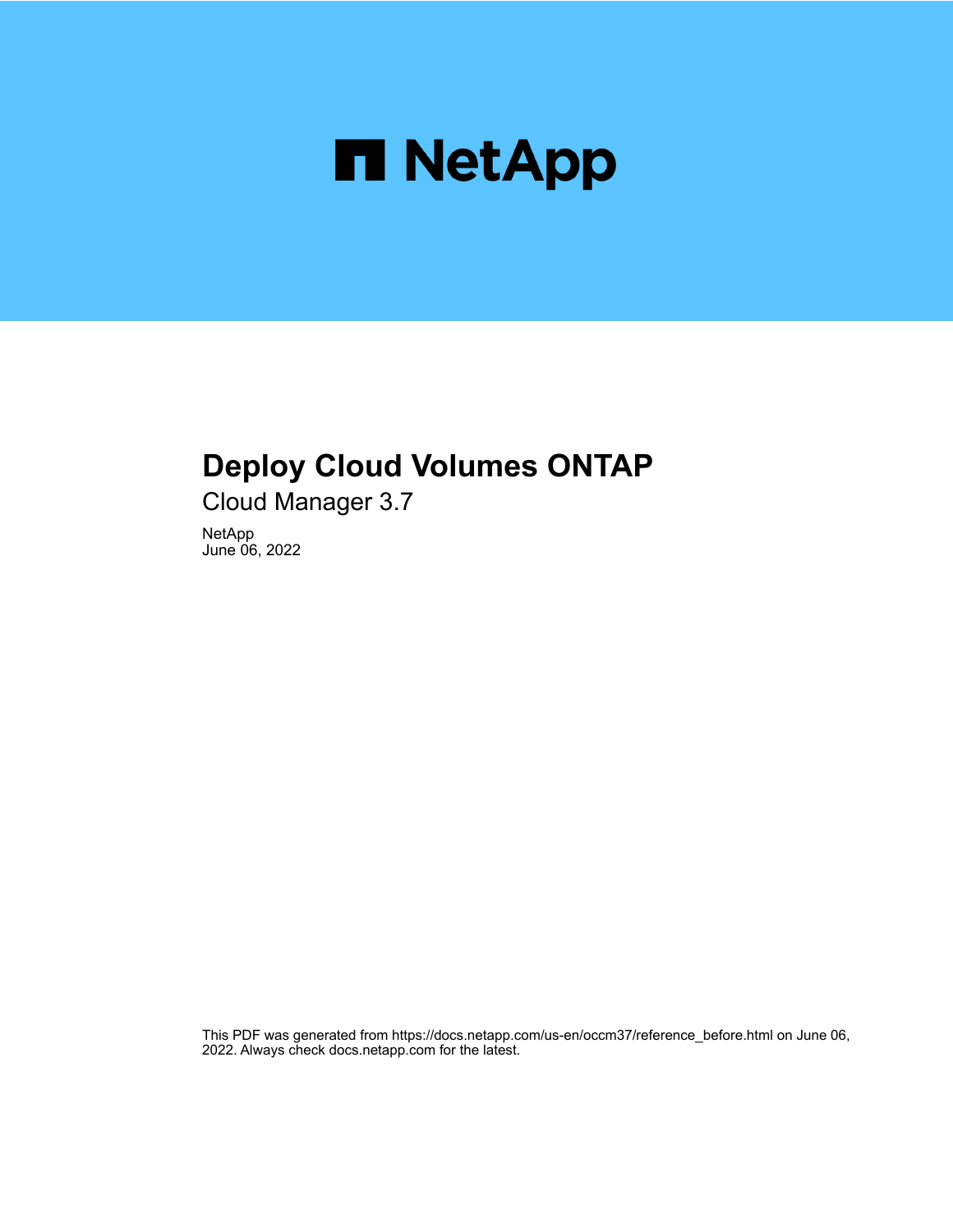# **Table of Contents**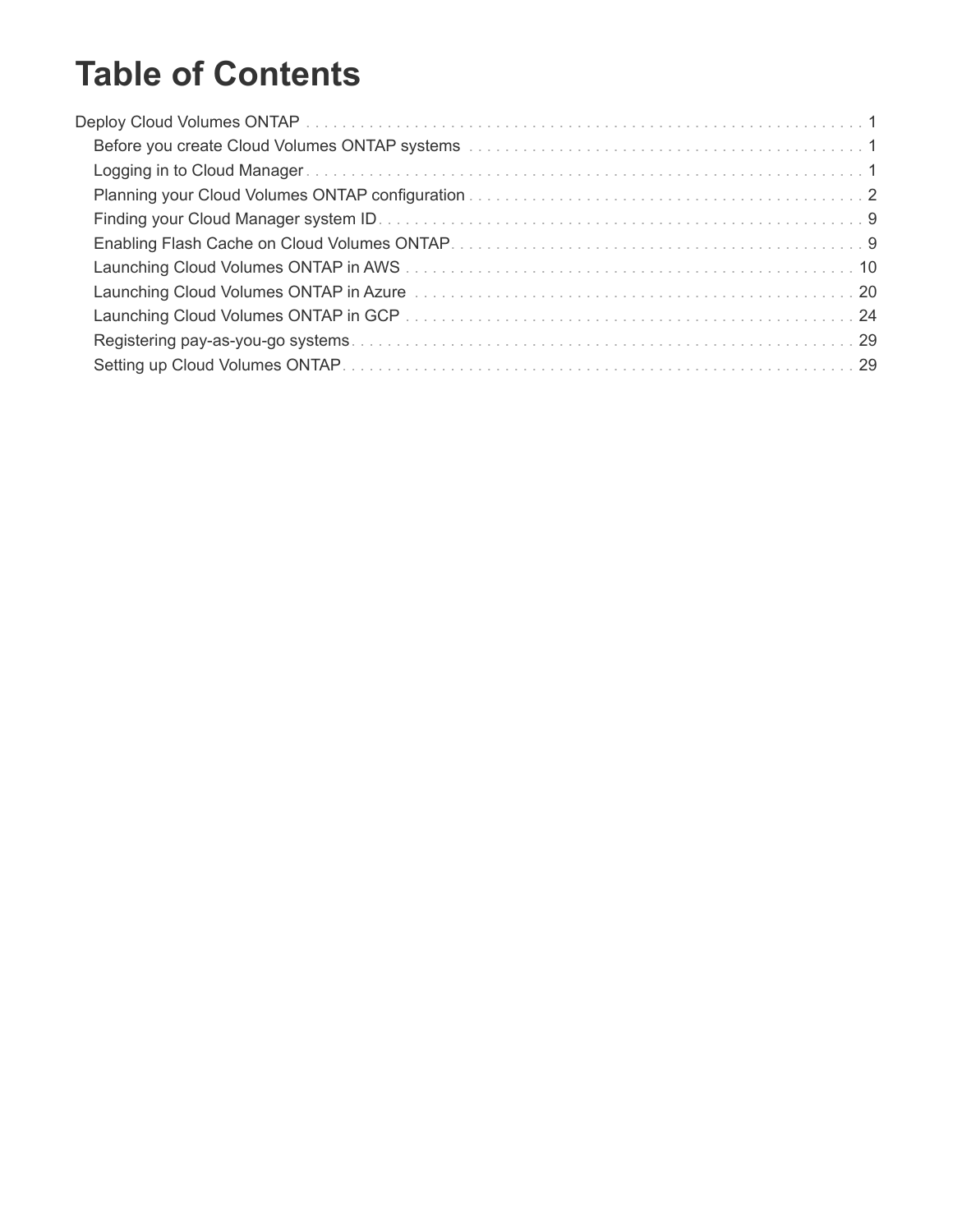# <span id="page-2-0"></span>**Deploy Cloud Volumes ONTAP**

## <span id="page-2-1"></span>**Before you create Cloud Volumes ONTAP systems**

Before you use Cloud Manager to create and manage Cloud Volumes ONTAP systems, your Cloud Manager administrator should have prepared networking and installed and set up Cloud Manager.

The following conditions should exist before you start deploying Cloud Volumes ONTAP:

- Networking requirements were met for Cloud Manager and Cloud Volumes ONTAP.
- Cloud Manager has permissions to perform operations in your chosen cloud provider.
- For AWS, you subscribed to the appropriate AWS Marketplace page:
	- If you want to deploy a PAYGO system, or enable an add-on feature: [The Cloud Manager \(for Cloud](https://aws.amazon.com/marketplace/pp/B07QX2QLXX) [Volumes ONTAP\) page.](https://aws.amazon.com/marketplace/pp/B07QX2QLXX)
	- If you want to deploy a BYOL system: [The single node or HA page in the AWS Marketplace](https://aws.amazon.com/marketplace/search/results?x=0&y=0&searchTerms=cloud+volumes+ontap+byol).
- Cloud Manager was installed.

### **Related links**

- [Getting started in AWS](https://docs.netapp.com/us-en/occm37/task_getting_started_aws.html)
- [Getting started in Azure](https://docs.netapp.com/us-en/occm37/task_getting_started_azure.html)
- [Getting started in GCP](https://docs.netapp.com/us-en/occm37/task_getting_started_gcp.html)
- [Setting up Cloud Manager](https://docs.netapp.com/us-en/occm37/task_setting_up_cloud_manager.html)

## <span id="page-2-2"></span>**Logging in to Cloud Manager**

You can log in to Cloud Manager from any web browser that has a connection to the Cloud Manager system. You should log in using a [NetApp Cloud Central](https://cloud.netapp.com) user account.

### **Steps**

1. Open a web browser and log in to [NetApp Cloud Central](https://cloud.netapp.com).

This step should automatically direct you to the Fabric View. If it doesn't, then click **Fabric View**.

2. Select the Cloud Manager system that you want to access.



If you don't see any systems listed, make sure that the Account Admin added you to the Cloud Central Account associated with the Cloud Manager system.

3. Log in to Cloud Manager using your NetApp Cloud Central credentials.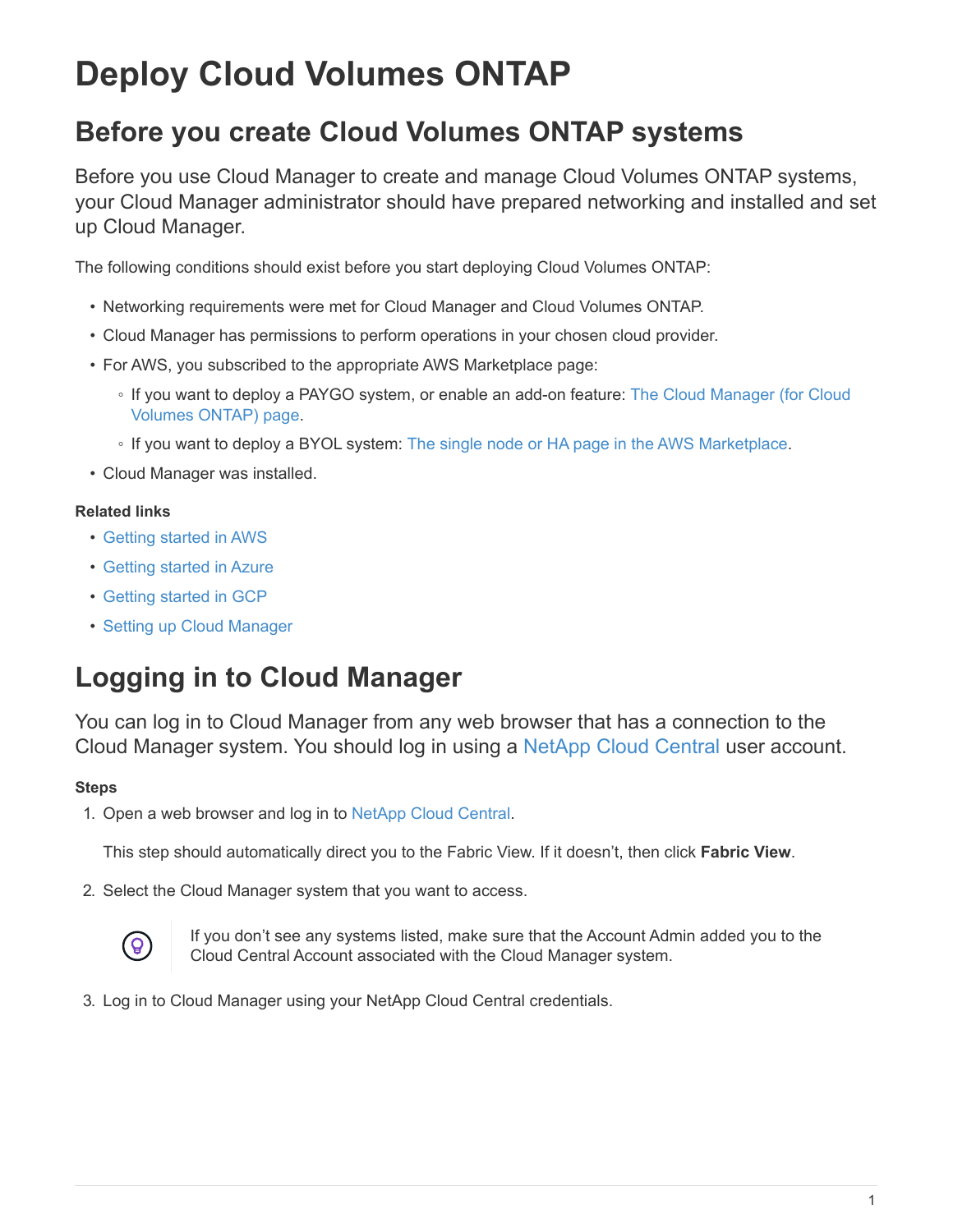|                        |                       | <b>NetApp Cloud Central</b><br><b>Continue to Cloud Manager</b> |  |
|------------------------|-----------------------|-----------------------------------------------------------------|--|
| LOGIN                  |                       | SIGN UP                                                         |  |
| 厨<br>Email             |                       |                                                                 |  |
| $\bigcirc$<br>Password |                       |                                                                 |  |
|                        | LOGIN                 |                                                                 |  |
|                        | Forgot your password? |                                                                 |  |

## <span id="page-3-0"></span>**Planning your Cloud Volumes ONTAP configuration**

When you deploy Cloud Volumes ONTAP, you can choose a preconfigured system that matches your workload requirements, or you can create your own configuration. If you choose your own configuration, you should understand the options available to you.

## **Choosing a license type**

Cloud Volumes ONTAP is available in two pricing options: pay-as-you-go and Bring Your Own License (BYOL). For pay-as-you-go, you can choose from three licenses: Explore, Standard, or Premium. Each license provides different capacity and compute options.

- [Supported configurations for Cloud Volumes ONTAP 9.7 in AWS](https://docs.netapp.com/us-en/cloud-volumes-ontap/reference_configs_aws_97.html)
- [Supported configurations for Cloud Volumes ONTAP 9.7 in Azure](https://docs.netapp.com/us-en/cloud-volumes-ontap/reference_configs_azure_97.html)
- [Supported configurations for Cloud Volumes ONTAP 9.7 in GCP](https://docs.netapp.com/us-en/cloud-volumes-ontap/reference_configs_gcp_97.html)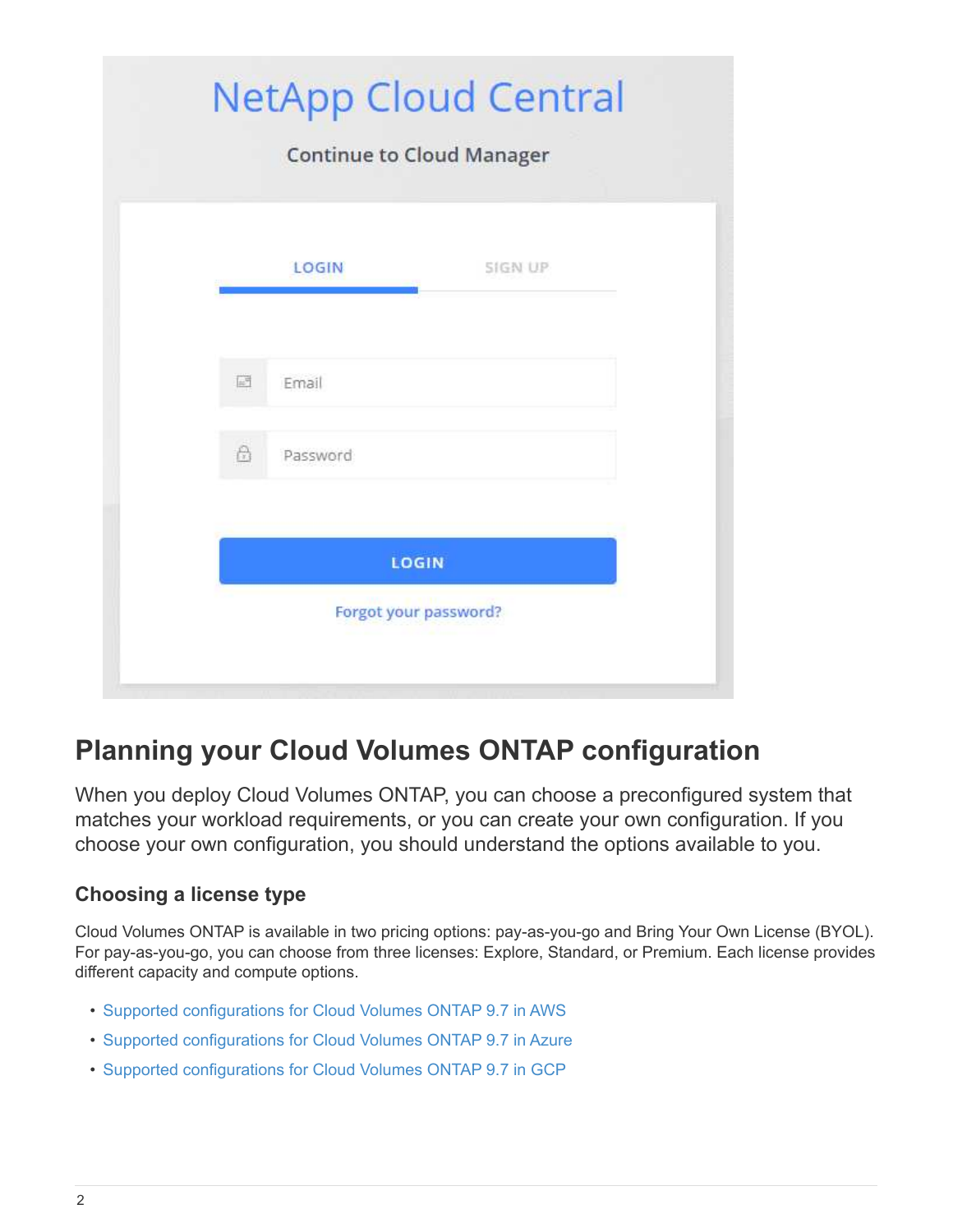### **Understanding storage limits**

The raw capacity limit for a Cloud Volumes ONTAP system is tied to the license. Additional limits impact the size of aggregates and volumes. You should be aware of these limits as you plan your configuration.

- [Storage limits for Cloud Volumes ONTAP 9.7 in AWS](https://docs.netapp.com/us-en/cloud-volumes-ontap/reference_limits_aws_97.html)
- [Storage limits for Cloud Volumes ONTAP 9.7 in Azure](https://docs.netapp.com/us-en/cloud-volumes-ontap/reference_limits_azure_97.html)
- [Storage limits for Cloud Volumes ONTAP 9.7 in GCP](https://docs.netapp.com/us-en/cloud-volumes-ontap/reference_limits_gcp_97.html)

### **Choosing a write speed**

Cloud Manager enables you to choose a write speed setting for single node Cloud Volumes ONTAP systems. Before you choose a write speed, you should understand the differences between the normal and high settings and risks and recommendations when using high write speed.

#### **Difference between normal write speed and high write speed**

When you choose normal write speed, data is written directly to disk, thereby reducing the likelihood of data loss in the event of an unplanned system outage.

When you choose high write speed, data is buffered in memory before it is written to disk, which provides faster write performance. Due to this caching, there is the potential for data loss if an unplanned system outage occurs.

The amount of data that can be lost in the event of an unplanned system outage is the span of the last two consistency points. A consistency point is the act of writing buffered data to disk. A consistency point occurs when the write log is full or after 10 seconds (whichever comes first). However, AWS EBS volume performance can affect consistency point processing time.

### **When to use high write speed**

High write speed is a good choice if fast write performance is required for your workload and you can withstand the risk of data loss in the event of an unplanned system outage.

### **Recommendations when using high write speed**

If you enable high write speed, you should ensure write protection at the application layer.

### **Choosing a volume usage profile**

ONTAP includes several storage efficiency features that can reduce the total amount of storage that you need. When you create a volume in Cloud Manager, you can choose a profile that enables these features or a profile that disables them. You should learn more about these features to help you decide which profile to use.

NetApp storage efficiency features provide the following benefits:

### **Thin provisioning**

Presents more logical storage to hosts or users than you actually have in your physical storage pool. Instead of preallocating storage space, storage space is allocated dynamically to each volume as data is written.

### **Deduplication**

Improves efficiency by locating identical blocks of data and replacing them with references to a single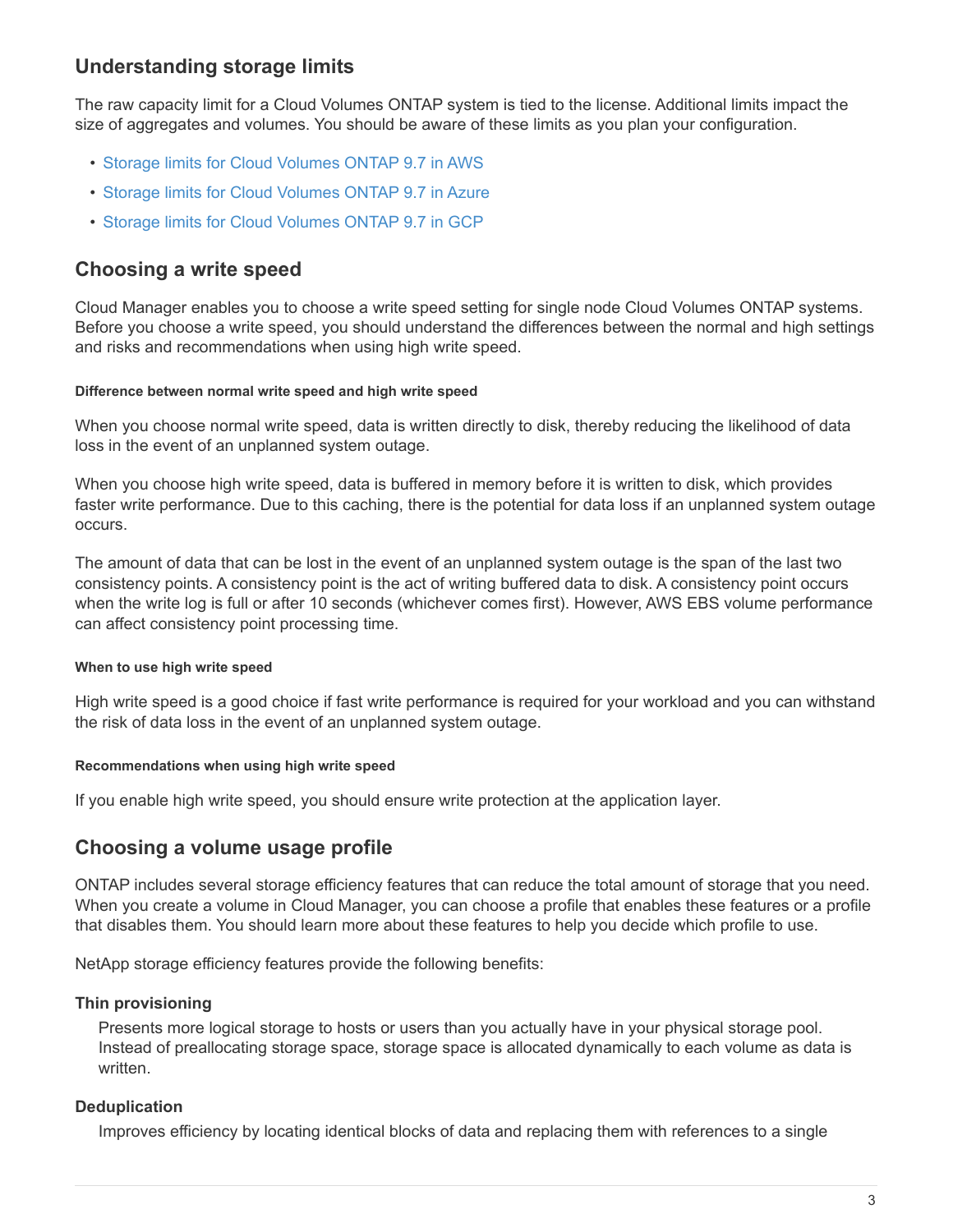shared block. This technique reduces storage capacity requirements by eliminating redundant blocks of data that reside in the same volume.

### **Compression**

Reduces the physical capacity required to store data by compressing data within a volume on primary, secondary, and archive storage.

### **AWS planning**

Plan your deployment of Cloud Volumes ONTAP in AWS by sizing your system and reviewing the network information that you need to enter.

- [Sizing your system in AWS](#page-5-0)
- [AWS network information worksheet](#page-6-0)

### <span id="page-5-0"></span>**Sizing your system in AWS**

Sizing your Cloud Volumes ONTAP system can help you meet requirements for performance and capacity. You should be aware of a few key points when choosing an instance type, disk type, and disk size:

### **Instance type**

- Match your workload requirements to the maximum throughput and IOPS for each EC2 instance type.
- If several users write to the system at the same time, choose an instance type that has enough CPUs to manage the requests.
- If you have an application that is mostly reads, then choose a system with enough RAM.
	- [AWS Documentation: Amazon EC2 Instance Types](https://aws.amazon.com/ec2/instance-types/)
	- [AWS Documentation: Amazon EBS–Optimized Instances](https://docs.aws.amazon.com/AWSEC2/latest/UserGuide/EBSOptimized.html)

### **EBS disk type**

General Purpose SSDs are the most common disk type for Cloud Volumes ONTAP. To view the use cases for EBS disks, refer to [AWS Documentation: EBS Volume Types.](http://docs.aws.amazon.com/AWSEC2/latest/UserGuide/EBSVolumeTypes.html)

### **EBS disk size**

You need to choose an initial disk size when you launch a Cloud Volumes ONTAP system. After that, you can [let Cloud Manager manage a system's capacity for you](https://docs.netapp.com/us-en/occm37/concept_storage_management.html), but if you want to [build aggregates yourself,](https://docs.netapp.com/us-en/occm37/task_provisioning_storage.html#creating-aggregates) be aware of the following:

- All disks in an aggregate must be the same size.
- The performance of EBS disks is tied to disk size. The size determines the baseline IOPS and maximum burst duration for SSD disks and the baseline and burst throughput for HDD disks.
- Ultimately, you should choose the disk size that gives you the *sustained performance* that you need.
- Even if you do choose larger disks (for example, six 4 TB disks), you might not get all of the IOPS because the EC2 instance can reach its bandwidth limit.

For more details about EBS disk performance, refer to [AWS Documentation: EBS Volume Types.](http://docs.aws.amazon.com/AWSEC2/latest/UserGuide/EBSVolumeTypes.html)

Watch the following video for more details about sizing your Cloud Volumes ONTAP system in AWS: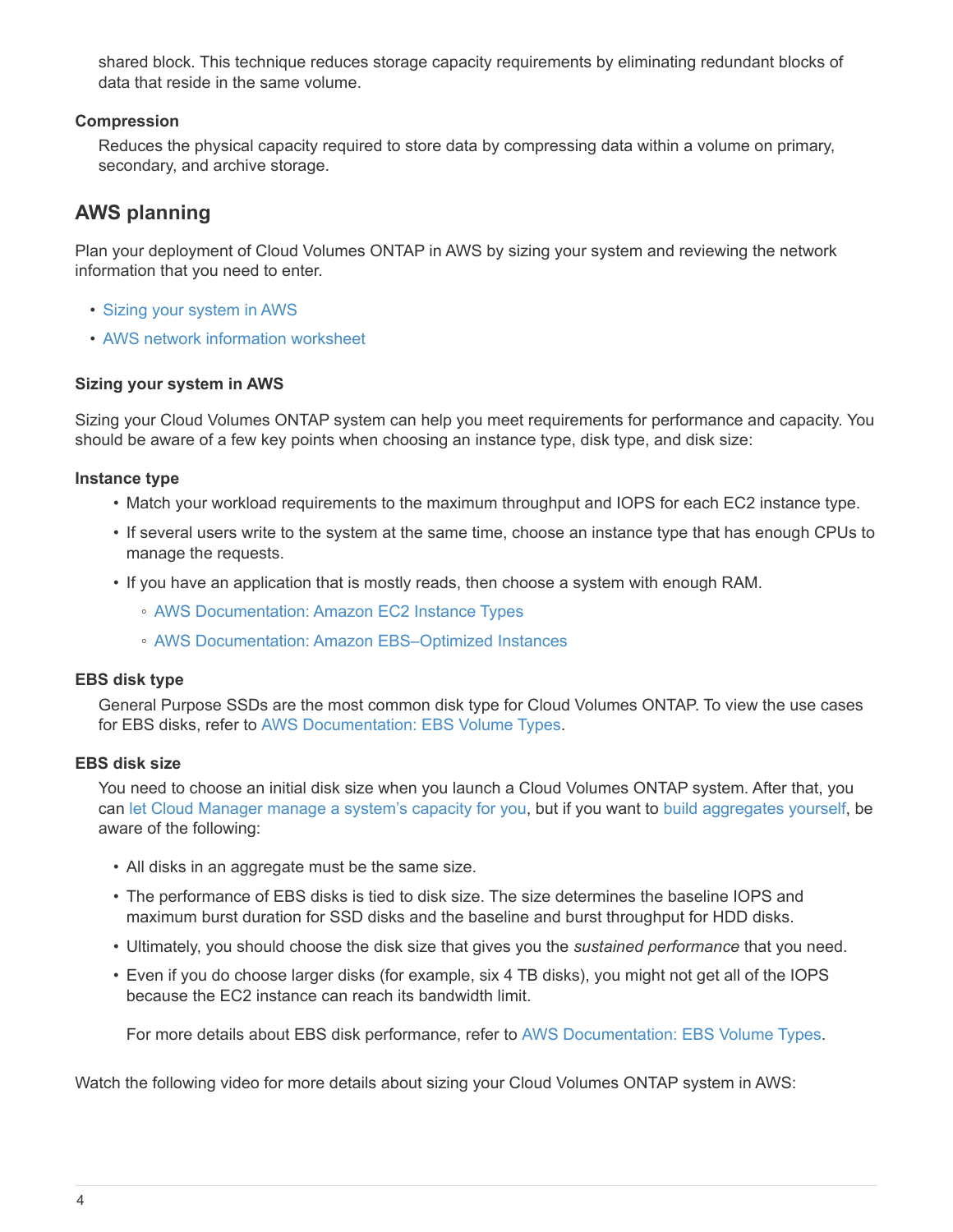

### <span id="page-6-0"></span>**AWS network information worksheet**

When you launch Cloud Volumes ONTAP in AWS, you need to specify details about your VPC network. You can use a worksheet to collect the information from your administrator.

#### **Network information for Cloud Volumes ONTAP**

| <b>AWS information</b>                | Your value |
|---------------------------------------|------------|
| Region                                |            |
| <b>VPC</b>                            |            |
| Subnet                                |            |
| Security group (if using your<br>own) |            |

#### **Network information for an HA pair in multiple AZs**

| <b>AWS information</b>                | <b>Your value</b> |
|---------------------------------------|-------------------|
| Region                                |                   |
| <b>VPC</b>                            |                   |
| Security group (if using your<br>own) |                   |
| Node 1 availability zone              |                   |
| Node 1 subnet                         |                   |
| Node 2 availability zone              |                   |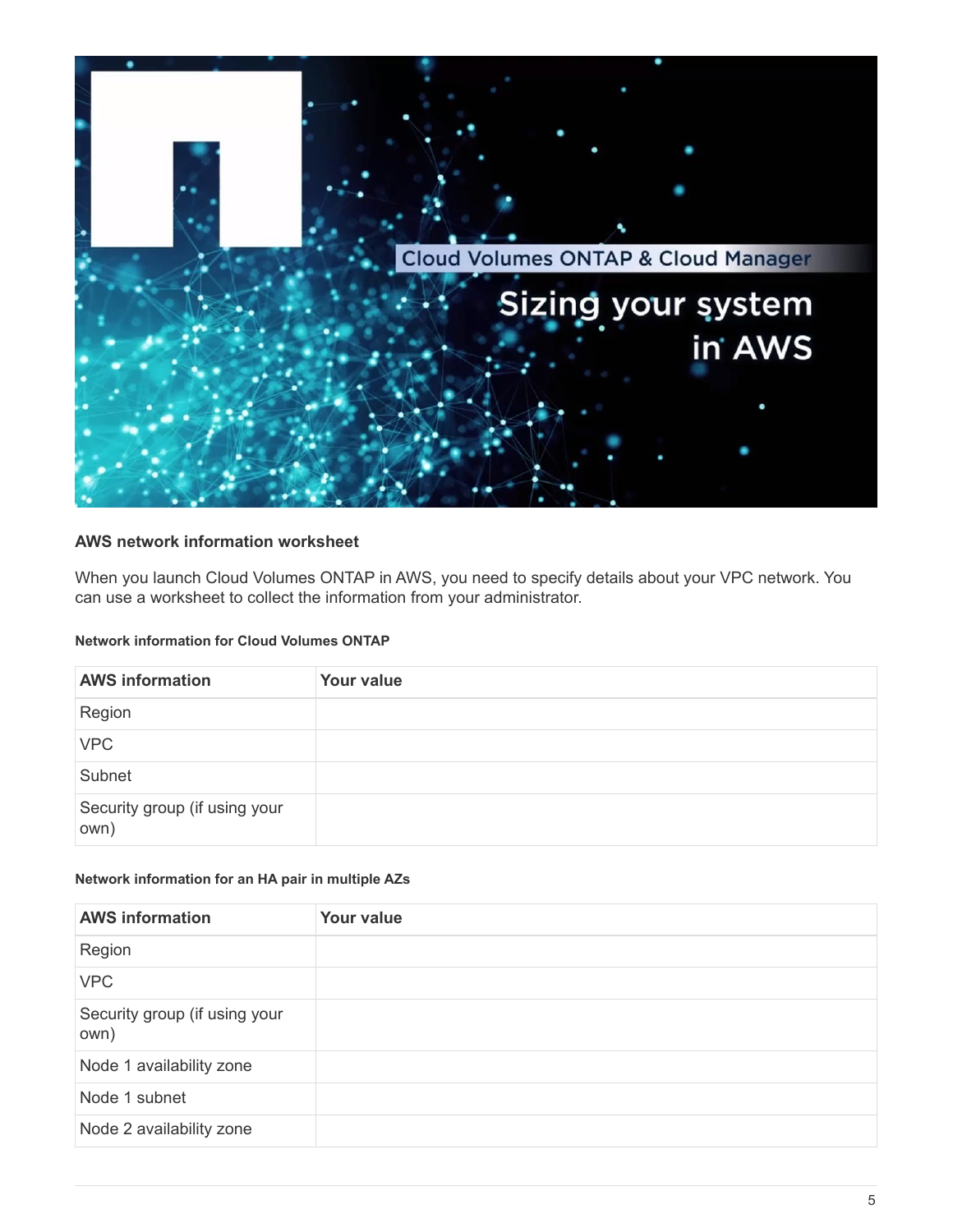| <b>AWS information</b>                             | Your value |
|----------------------------------------------------|------------|
| Node 2 subnet                                      |            |
| Mediator availability zone                         |            |
| Mediator subnet                                    |            |
| Key pair for the mediator                          |            |
| Floating IP address for cluster<br>management port |            |
| Floating IP address for data on<br>node 1          |            |
| Floating IP address for data on<br>node 2          |            |
| Route tables for floating IP<br>addresses          |            |

### **Azure planning**

Plan your deployment of Cloud Volumes ONTAP in Azure by sizing your system and reviewing the network information that you need to enter.

- [Sizing your system in Azure](#page-7-0)
- [Azure network information worksheet](#page-8-0)

### <span id="page-7-0"></span>**Sizing your system in Azure**

Sizing your Cloud Volumes ONTAP system can help you meet requirements for performance and capacity. You should be aware of a few key points when choosing a VM type, disk type, and disk size:

### **Virtual machine type**

Look at the supported virtual machine types in the [Cloud Volumes ONTAP Release Notes](http://docs.netapp.com/cloud-volumes-ontap/us-en/index.html) and then review details about each supported VM type. Be aware that each VM type supports a specific number of data disks.

- [Azure documentation: General purpose virtual machine sizes](https://docs.microsoft.com/en-us/azure/virtual-machines/linux/sizes-general#dsv2-series)
- [Azure documentation: Memory optimized virtual machine sizes](https://docs.microsoft.com/en-us/azure/virtual-machines/linux/sizes-memory#dsv2-series-11-15)

### **Azure disk type**

When you create volumes for Cloud Volumes ONTAP, you need to choose the underlying cloud storage that Cloud Volumes ONTAP uses as a disk.

HA systems use Premium page blobs. Meanwhile, single node systems can use two types of Azure Managed Disks:

- *Premium SSD Managed Disks* provide high performance for I/O-intensive workloads at a higher cost.
- *Standard SSD Managed Disks* provide consistent performance for workloads that require low IOPS.
- *Standard HDD Managed Disks* are a good choice if you don't need high IOPS and want to reduce your costs.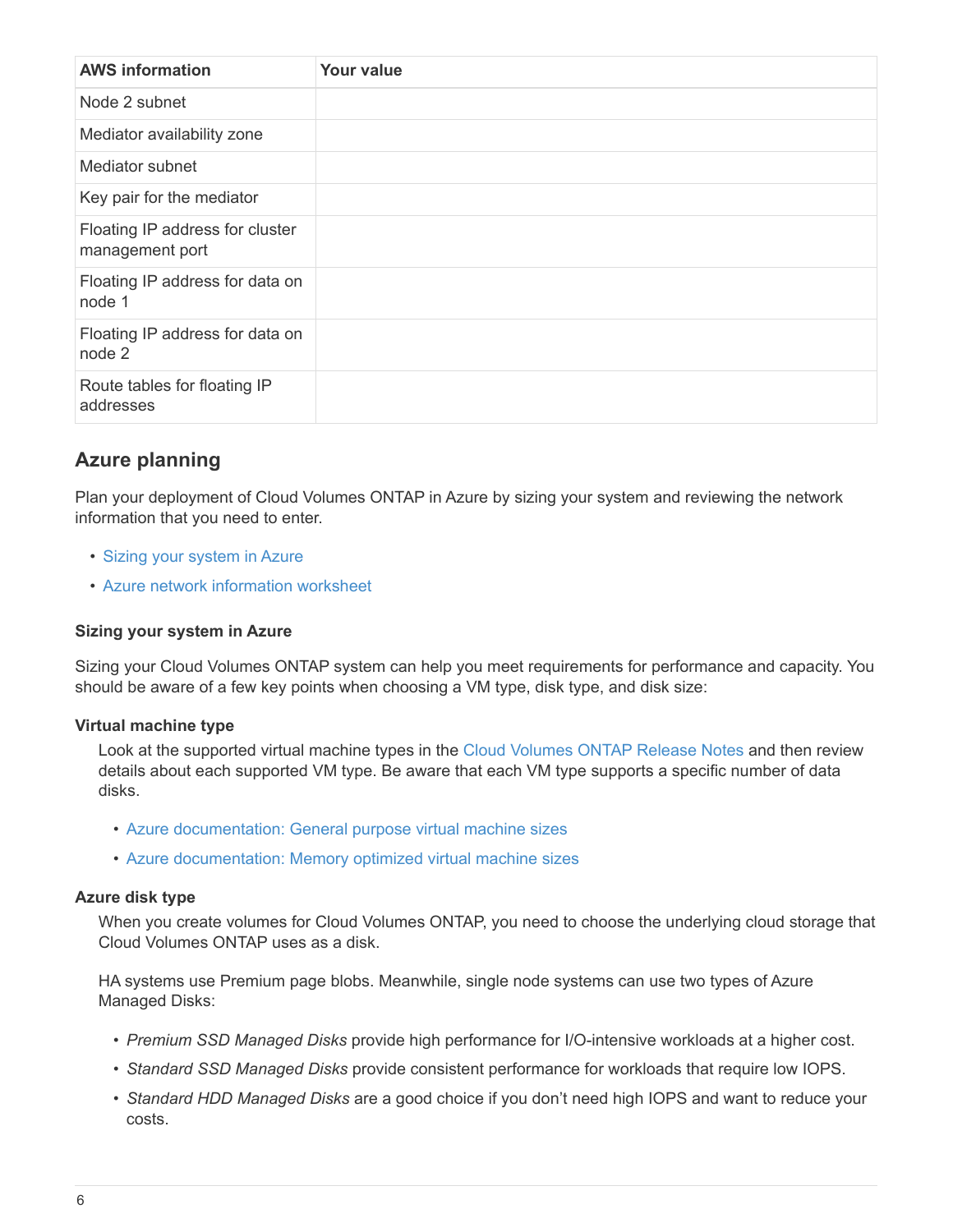For additional details about the use cases for these disks, see [Microsoft Azure Documentation:](https://azure.microsoft.com/documentation/articles/storage-introduction/) [Introduction to Microsoft Azure Storage.](https://azure.microsoft.com/documentation/articles/storage-introduction/)

### **Azure disk size**

When you launch Cloud Volumes ONTAP instances, you must choose the default disk size for aggregates. Cloud Manager uses this disk size for the initial aggregate, and for any additional aggregates that it creates when you use the simple provisioning option. You can create aggregates that use a disk size different from the default by [using the advanced allocation option.](https://docs.netapp.com/us-en/occm37/task_provisioning_storage.html#creating-aggregates)



All disks in an aggregate must be the same size.

When choosing a disk size, you should take several factors into consideration. The disk size impacts how much you pay for storage, the size of volumes that you can create in an aggregate, the total capacity available to Cloud Volumes ONTAP, and storage performance.

The performance of Azure Premium Storage is tied to the disk size. Larger disks provide higher IOPS and throughput. For example, choosing 1 TB disks can provide better performance than 500 GB disks, at a higher cost.

There are no performance differences between disk sizes for Standard Storage. You should choose disk size based on the capacity that you need.

Refer to Azure for IOPS and throughput by disk size:

- [Microsoft Azure: Managed Disks pricing](https://azure.microsoft.com/en-us/pricing/details/managed-disks/)
- [Microsoft Azure: Page Blobs pricing](https://azure.microsoft.com/en-us/pricing/details/storage/page-blobs/)

### <span id="page-8-0"></span>**Azure network information worksheet**

When you deploy Cloud Volumes ONTAP in Azure, you need to specify details about your virtual network. You can use a worksheet to collect the information from your administrator.

| <b>Azure information</b>                      | Your value |
|-----------------------------------------------|------------|
| Region                                        |            |
| Virtual network (VNet)                        |            |
| Subnet                                        |            |
| Network security group (if using<br>your own) |            |

### **GCP planning**

Plan your deployment of Cloud Volumes ONTAP in Google Cloud Platform by sizing your system and reviewing the network information that you need to enter.

- [Sizing your system in GCP](#page-9-0)
- [GCP network information worksheet](#page-9-1)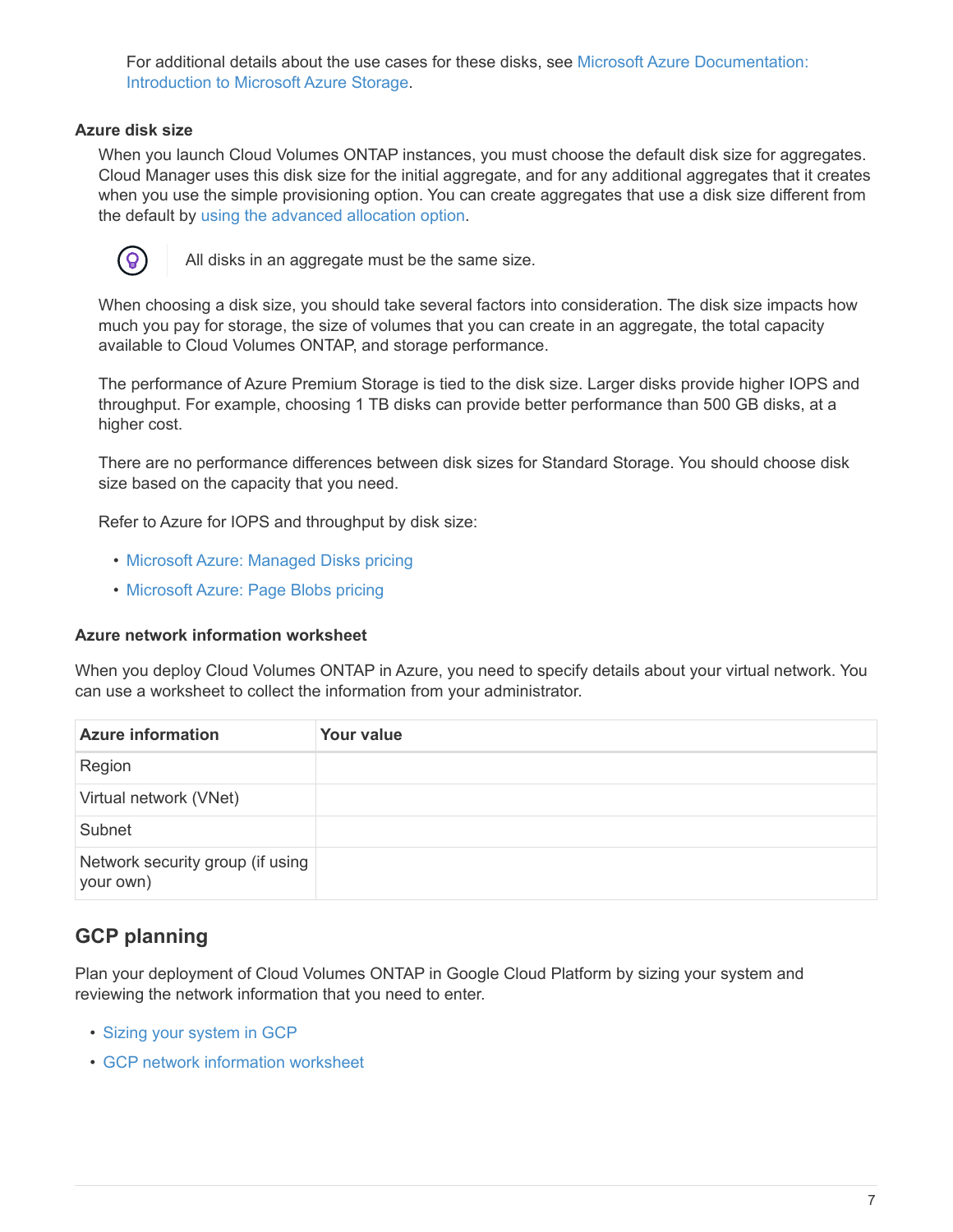### <span id="page-9-0"></span>**Sizing your system in GCP**

Sizing your Cloud Volumes ONTAP system can help you meet requirements for performance and capacity. You should be aware of a few key points when choosing a machine type, disk type, and disk size:

### **Machine type**

Look at the supported machine types in the [Cloud Volumes ONTAP Release Notes](http://docs.netapp.com/cloud-volumes-ontap/us-en/index.html) and then review details from Google about each supported machine type. Match your workload requirements to the number of vCPUs and memory for the machine type. Note that each CPU core increases networking performance.

Refer to the following for more details:

- [Google Cloud documentation: N1 standard machine types](https://cloud.google.com/compute/docs/machine-types#n1_machine_types)
- [Google Cloud documentation: Performance](https://cloud.google.com/docs/compare/data-centers/networking#performance)

#### **GCP disk type**

When you create volumes for Cloud Volumes ONTAP, you need to choose the underlying cloud storage that Cloud Volumes ONTAP uses for a disk. The disk type can be either *Zonal SSD persistent disks* or *Zonal standard persistent disks*.

SSD persistent disks are best for workloads that require high rates of random IOPS, while Standard persistent disks are economical and can handle sequential read/write operations. For more details, see [Google Cloud documentation: Zonal Persistent disks \(Standard and SSD\)](https://cloud.google.com/compute/docs/disks/#pdspecs).

### **GCP disk size**

You need to choose an initial disk size when you deploy a Cloud Volumes ONTAP system. After that you can let Cloud Manager manage a system's capacity for you, but if you want to build aggregates yourself, be aware of the following:

- All disks in an aggregate must be the same size.
- Determine the space that you need, while taking performance into consideration.
- The performance of persistent disks scales automatically with disk size and the number of vCPUs available to the system.

Refer to the following for more details:

- [Google Cloud documentation: Zonal Persistent disks \(Standard and SSD\)](https://cloud.google.com/compute/docs/disks/#pdspecs)
- [Google Cloud documentation: Optimizing Persistent Disk and Local SSD Performance](https://cloud.google.com/compute/docs/disks/performance)

#### <span id="page-9-1"></span>**GCP network information worksheet**

When you deploy Cloud Volumes ONTAP in GCP, you need to specify details about your virtual network. You can use a worksheet to collect the information from your administrator.

| <b>GCP</b> information | Your value |
|------------------------|------------|
| Region                 |            |
| Zone                   |            |
| VPC network            |            |
| Subnet                 |            |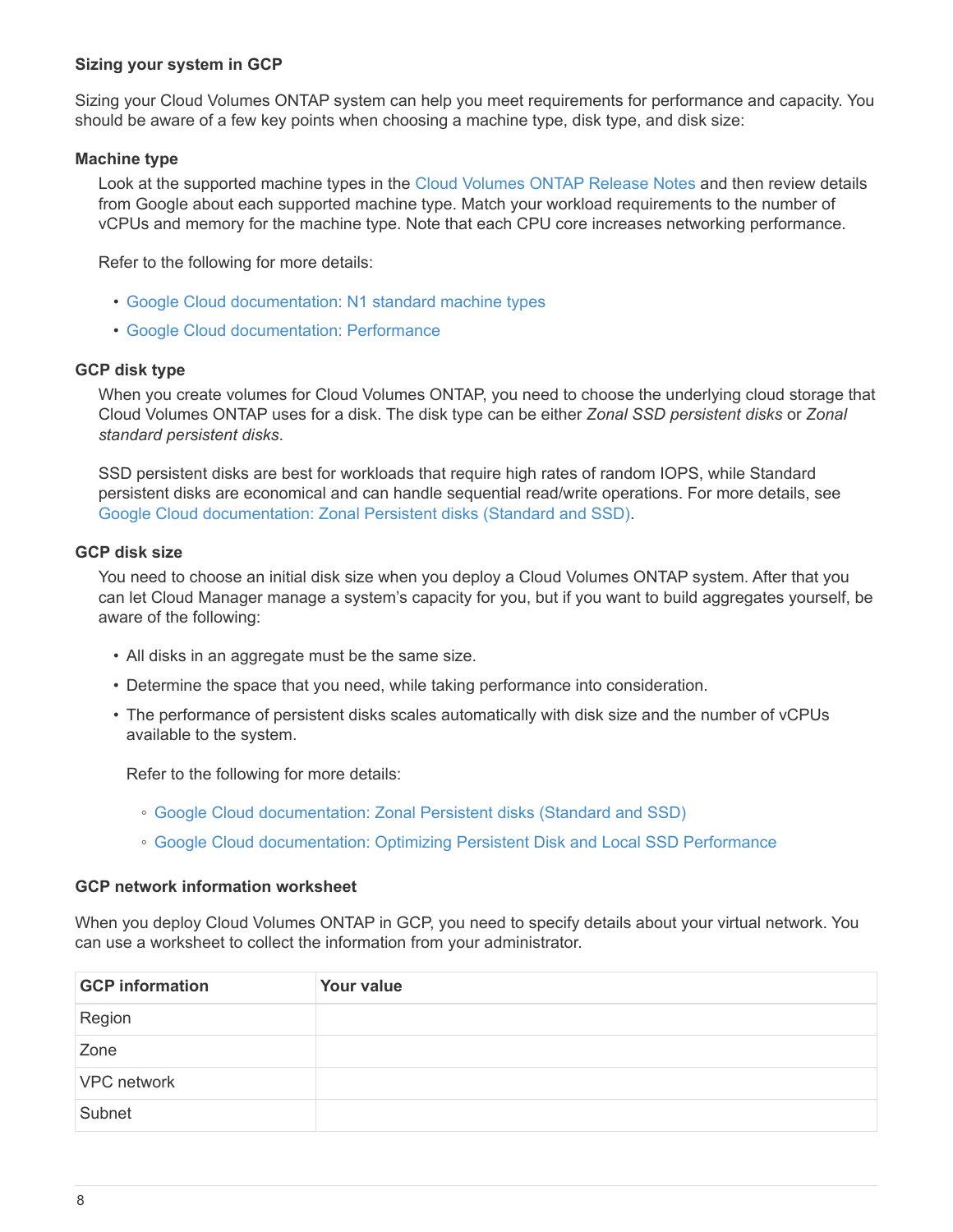| <b>GCP</b> information                 | Your value |
|----------------------------------------|------------|
| Firewall policy (if using your<br>own) |            |

## <span id="page-10-0"></span>**Finding your Cloud Manager system ID**

To help you get started, your NetApp representative might ask you for your Cloud Manager system ID. The ID is typically used for licensing and troubleshooting purposes.

### **Steps**

1. In the upper right of the Cloud Manager console, click the Settings icon.



## <span id="page-10-1"></span>**Enabling Flash Cache on Cloud Volumes ONTAP**

Some Cloud Volumes ONTAP configurations in AWS and Azure include local NVMe storage, which Cloud Volumes ONTAP uses as *Flash Cache* for better performance.

## **What's Flash Cache?**

Flash Cache speeds access to data through real-time intelligent caching of recently read user data and NetApp metadata. It is effective for random read-intensive workloads, including databases, email, and file services.

## **Limitations**

- Compression must be disabled on all volumes to take advantage of the Flash Cache performance improvements.
- Cache rewarming after a reboot is not supported with Cloud Volumes ONTAP.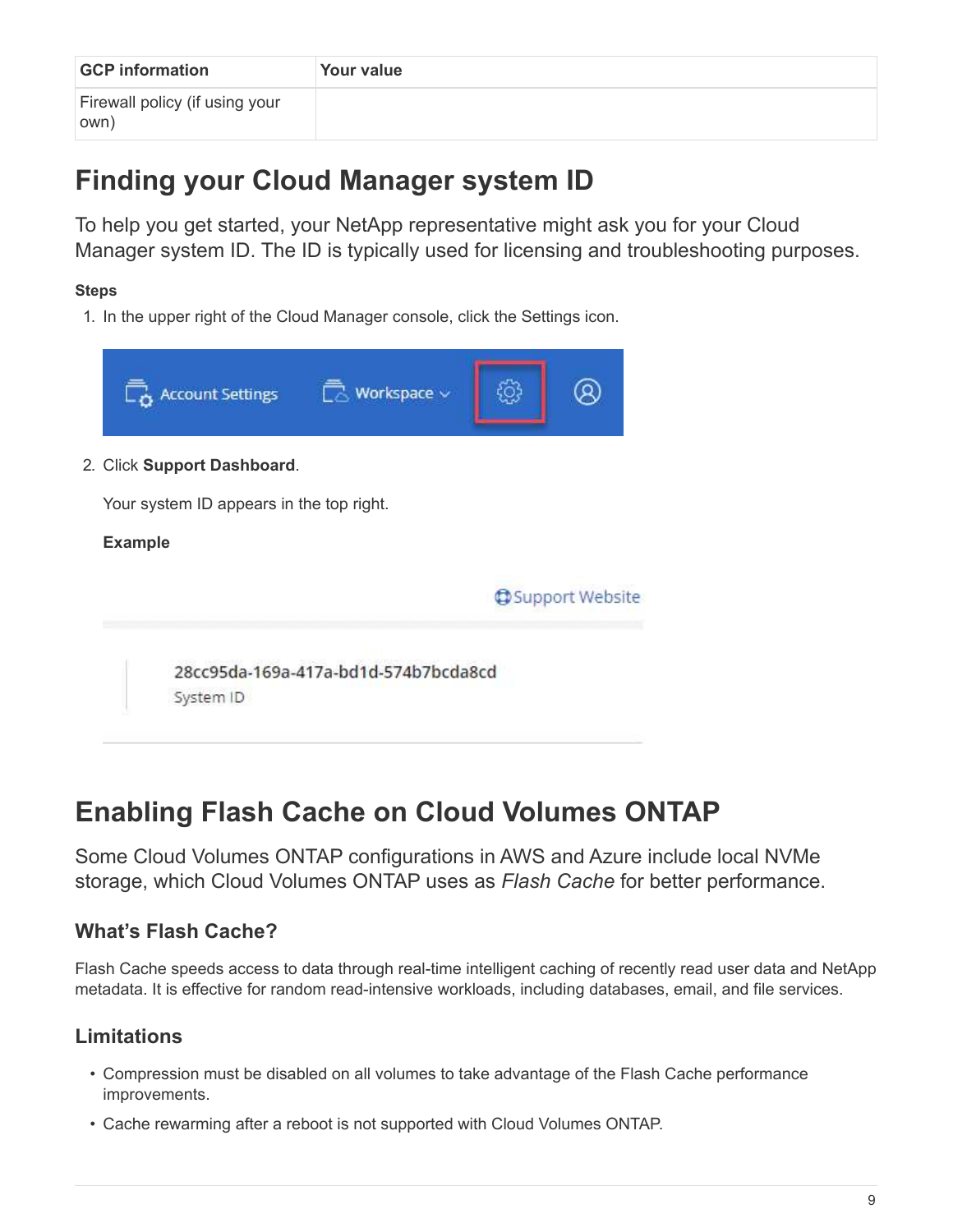## **Enabling Flash Cache on Cloud Volumes ONTAP in AWS**

Flash Cache is supported with Cloud Volumes ONTAP Premium and BYOL in AWS.

### **Steps**

- 1. Select one of the following EC2 instance types with a new or existing Cloud Volumes ONTAP Premium or BYOL system:
	- c5d.4xlarge
	- c5d.9xlarge
	- r5d.2xlarge
- 2. Disable compression on all volumes to take advantage of the Flash Cache performance improvements.

Choose no storage efficiency when creating a volume from Cloud Manager, or create a volume and then [disable data compression by using the CLI.](http://docs.netapp.com/ontap-9/topic/com.netapp.doc.dot-cm-vsmg/GUID-8508A4CB-DB43-4D0D-97EB-859F58B29054.html)

## **Enabling Flash Cache on Cloud Volumes ONTAP in Azure**

Flash Cache is supported with Cloud Volumes ONTAP BYOL on single node systems.

### **Steps**

- 1. Select the Standard\_L8s\_v2 VM type with a single node Cloud Volumes ONTAP BYOL system in Azure.
- 2. Disable compression on all volumes to take advantage of the Flash Cache performance improvements.

Choose no storage efficiency when creating a volume from Cloud Manager, or create a volume and then [disable data compression by using the CLI.](http://docs.netapp.com/ontap-9/topic/com.netapp.doc.dot-cm-vsmg/GUID-8508A4CB-DB43-4D0D-97EB-859F58B29054.html)

## <span id="page-11-0"></span>**Launching Cloud Volumes ONTAP in AWS**

You can launch Cloud Volumes ONTAP in a single-system configuration or as an HA pair in AWS.

### **Subscribing from the AWS Marketplace**

Subscribe from the AWS Marketplace to pay for Cloud Volumes ONTAP as you go or so you can deploy Cloud Volumes ONTAP BYOL.

### **Subscribing for PAYGO**

[Subscribe from the AWS Marketplace](https://aws.amazon.com/marketplace/pp/B07QX2QLXX) to ensure that there's no disruption of service after your free trial of Cloud Volumes ONTAP ends. You'll be charged from this subscription for every Cloud Volumes ONTAP 9.6 and later PAYGO system that you create and each add-on feature that you enable.

The following video shows the subscription process:

► [https://docs.netapp.com/us-en/occm37//media/video\\_subscribing\\_aws.mp4](https://docs.netapp.com/us-en/occm37//media/video_subscribing_aws.mp4) *(video)*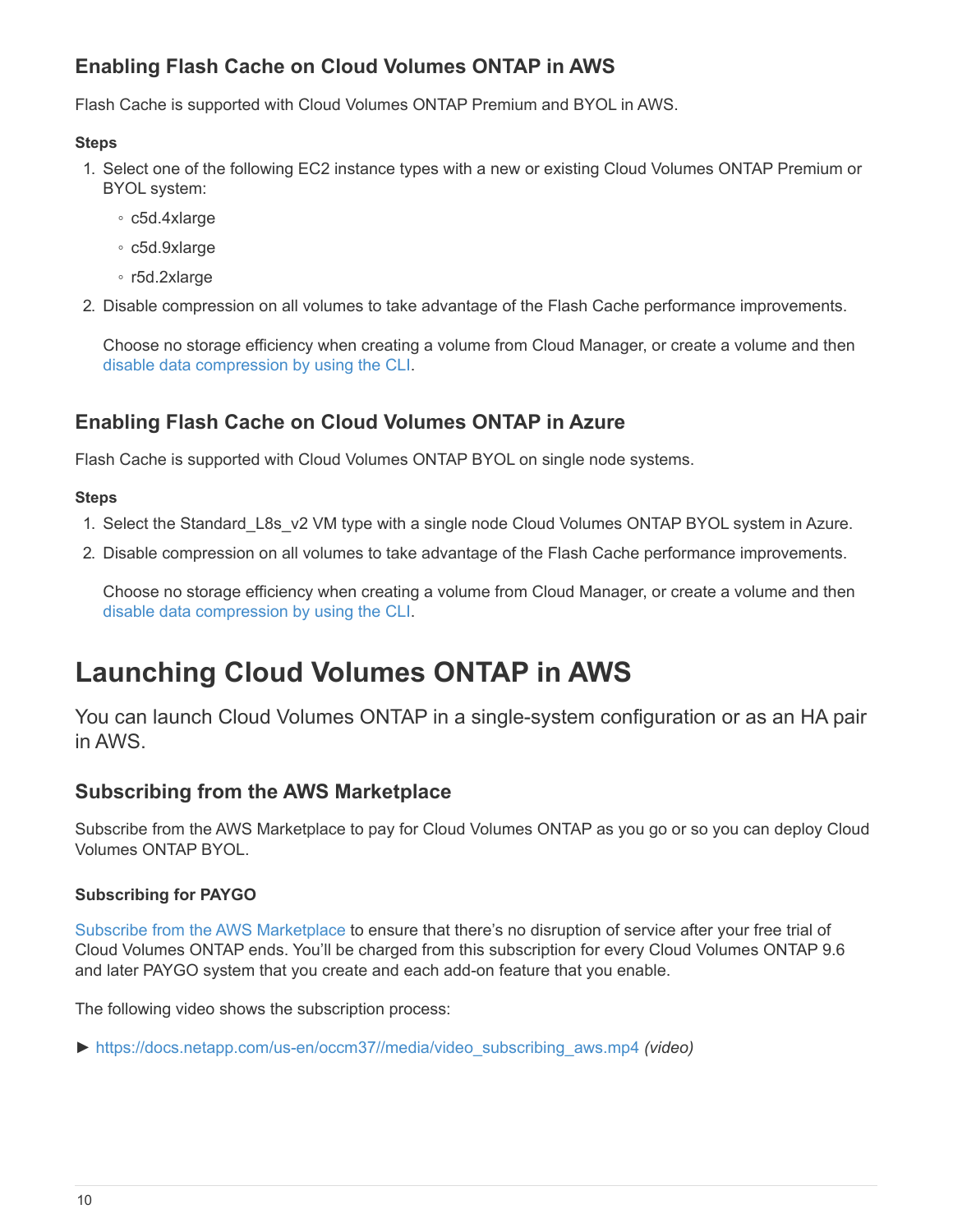$\Theta$ 

If multiple IAM users work in the same AWS account, then each user needs to subscribe. After the first user subscribes, AWS shows subsequent users that they're already subscribed, as shown in the image below. While a subscription is in place for the AWS account, each IAM user needs to associate themselves with the subscription. If you see the message shown below, click the **click here** link to go to Cloud Central and complete the process.

| <b>Cloud Manager (for Cloud Volumes ONTAP)</b>                                                                                                                                                          |                                                |  |
|---------------------------------------------------------------------------------------------------------------------------------------------------------------------------------------------------------|------------------------------------------------|--|
| You are currently subscribed to this product and will be charged for your accumulated<br>usage at the end of your next billing cycle, based on the costs listed in Pricing<br>information on the right. | <b>Subscribe</b>                               |  |
|                                                                                                                                                                                                         | You are already subscribed to this product     |  |
| Having issues signing up for your product?<br>f<br>If you were unable to complete the set-up process for this software,<br>please click here to be taken to the product's registration area.            | <b>Pricing Details</b><br><b>Software Fees</b> |  |

### **Subscribing for BYOL**

If you're launching Cloud Volumes ONTAP by bringing your own license (BYOL), [then you'll need to subscribe](https://aws.amazon.com/marketplace/search/results?x=0&y=0&searchTerms=cloud+volumes+ontap+byol) [to that offering in the AWS Marketplace.](https://aws.amazon.com/marketplace/search/results?x=0&y=0&searchTerms=cloud+volumes+ontap+byol)

[Learn more about each AWS Marketplace page.](https://docs.netapp.com/us-en/occm37/reference_aws_marketplace.html)

### **Launching a single Cloud Volumes ONTAP system in AWS**

If you want to launch Cloud Volumes ONTAP in AWS, you need to create a new working environment in Cloud Manager.

### **Before you begin**

- You should have prepared by choosing a configuration and by obtaining AWS networking information from your administrator. For details, see [Planning your Cloud Volumes ONTAP configuration.](#page-3-0)
- If you want to launch a BYOL system, you must have the 20-digit serial number (license key).
- If you want to use CIFS, you must have set up DNS and Active Directory. For details, see [Networking](https://docs.netapp.com/us-en/occm37/reference_networking_aws.html) [requirements for Cloud Volumes ONTAP in AWS](https://docs.netapp.com/us-en/occm37/reference_networking_aws.html).

### **About this task**

Immediately after you create the working environment, Cloud Manager launches a test instance in the specified VPC to verify connectivity. If successful, Cloud Manager immediately terminates the instance and then starts deploying the Cloud Volumes ONTAP system. If Cloud Manager cannot verify connectivity, creation of the working environment fails. The test instance is either a t2.nano (for default VPC tenancy) or m3.medium (for dedicated VPC tenancy).

### **Steps**

- 1. On the Working Environments page, click **Create Cloud Volumes ONTAP** and follow the prompts.
- 2. **Define Your Working Environment**: Select **Amazon Web Services** and **Cloud Volumes ONTAP**.
- 3. **Details and Credentials**: Optionally change the AWS account and marketplace subscription, enter a working environment name, add tags if needed, and then enter a password.

Some of the fields in this page are self-explanatory. The following table describes fields for which you might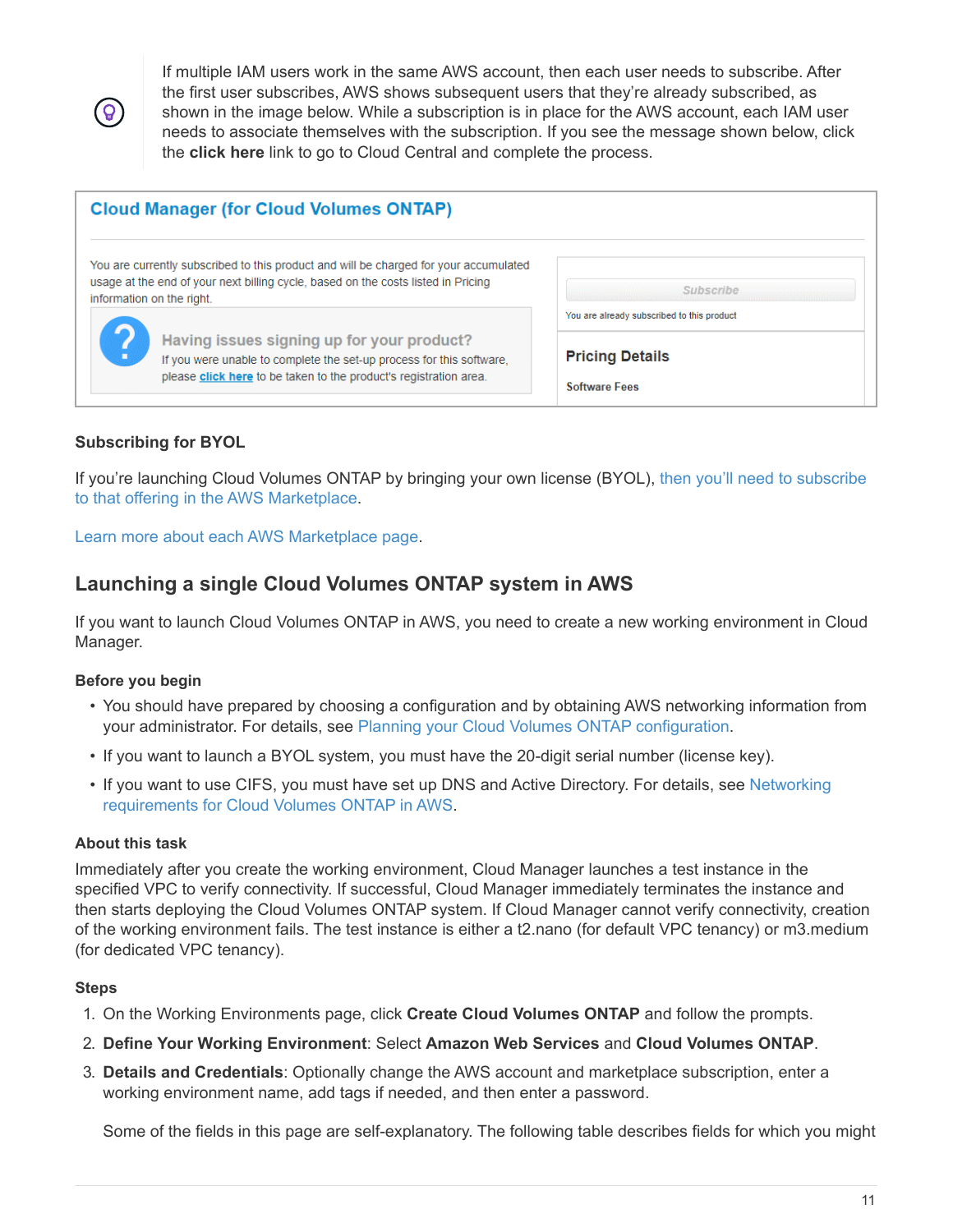need guidance:

| <b>Field</b>                       | <b>Description</b>                                                                                                                                                                                                                                     |
|------------------------------------|--------------------------------------------------------------------------------------------------------------------------------------------------------------------------------------------------------------------------------------------------------|
| Account                            | You can choose a different account if you added additional AWS accounts to<br>Cloud Manager.                                                                                                                                                           |
|                                    | Marketplace Subscription Select a different subscription if you want to change the AWS account from<br>which you get charged. To add a new subscription, go to the offering in the<br><b>AWS Marketplace.</b>                                          |
| <b>Working Environment</b><br>Name | Cloud Manager uses the working environment name to name both the Cloud<br>Volumes ONTAP system and the Amazon EC2 instance. It also uses the name<br>as the prefix for the predefined security group, if you select that option.                       |
| Add tags                           | AWS tags are metadata for your AWS resources. Cloud Manager adds the<br>tags to the Cloud Volumes ONTAP instance and each AWS resource<br>associated with the instance.<br>You can add up to four tags from the user interface when creating a working |
|                                    | environment, and then you can add more after its created. Note that the API<br>does not limit you to four tags when creating a working environment.                                                                                                    |
|                                    | For information about tags, refer to AWS Documentation: Tagging your<br>Amazon EC2 Resources.                                                                                                                                                          |
| Credentials                        | These are the credentials for the Cloud Volumes ONTAP cluster admin<br>account. You can use these credentials to connect to Cloud Volumes ONTAP<br>through OnCommand System Manager or its CLI.                                                        |

- 4. **Services**: Keep the services enabled or disable the individual services that you don't want to use with this Cloud Volumes ONTAP system.
	- [Learn more about Backup to S3](https://docs.netapp.com/us-en/occm37/task_backup_to_s3.html).
	- [Learn more about Cloud Compliance.](https://docs.netapp.com/us-en/occm37/concept_cloud_compliance.html)
- 5. **Location & Connectivity**: Enter the network information that you recorded in the AWS worksheet.

The following image shows the page filled out:

| Location                     |                          | Connectivity                                              |
|------------------------------|--------------------------|-----------------------------------------------------------|
| AWS Region                   |                          | Security Group                                            |
| US West   Oregon             | ▼                        | • Generated security group  ( Use existing security group |
| VPC                          |                          | SSH Authentication Method                                 |
| vpc-3a01e05f - 172.31.0.0/16 | $\overline{\phantom{a}}$ | · Password<br><b>C</b> Key Pair                           |
| Subnet                       |                          |                                                           |
| 172.31.5.0/24 (OCCM subnet)  | ٠                        |                                                           |

6. **Data Encryption**: Choose no data encryption or AWS-managed encryption.

For AWS-managed encryption, you can choose a different Customer Master Key (CMK) from your account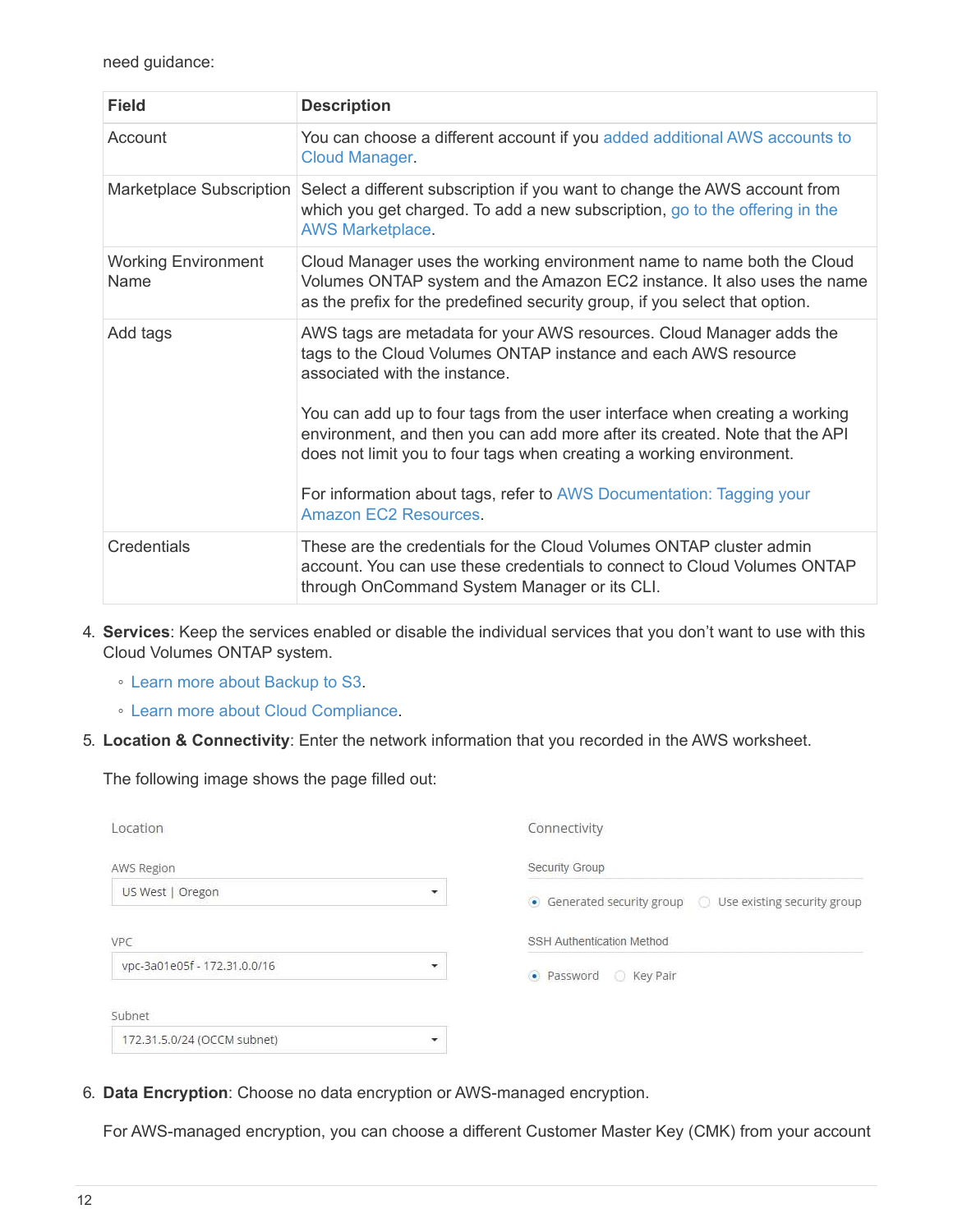or another AWS account.



You can't change the AWS data encryption method after you create a Cloud Volumes ONTAP system.

[Learn how to set up the AWS KMS for Cloud Volumes ONTAP](https://docs.netapp.com/us-en/occm37/task_setting_up_kms.html).

[Learn more about supported encryption technologies.](https://docs.netapp.com/us-en/occm37/concept_security.html#encryption-of-data-at-rest)

7. **License and Support Site Account**: Specify whether you want to use pay-as-you-go or BYOL, and then specify a NetApp Support Site account.

To understand how licenses work, see [Licensing.](https://docs.netapp.com/us-en/occm37/concept_licensing.html)

A NetApp Support Site Account is optional for pay-as-you-go, but required for BYOL systems. [Learn how to](https://docs.netapp.com/us-en/occm37/task_adding_nss_accounts.html) [add NetApp Support Site accounts](https://docs.netapp.com/us-en/occm37/task_adding_nss_accounts.html).

8. **Preconfigured Packages**: Select one of the packages to quickly launch Cloud Volumes ONTAP, or click **Create my own configuration**.

If you choose one of the packages, you only need to specify a volume and then review and approve the configuration.

9. **IAM Role**: You should keep the default option to let Cloud Manager create the role for you.

If you prefer to use your own policy, it must meet [policy requirements for Cloud Volumes ONTAP nodes](http://mysupport.netapp.com/cloudontap/support/iampolicies).

10. **Licensing**: Change the Cloud Volumes ONTAP version as needed, select a license, an instance type, and the instance tenancy.

If your needs change after you launch the instance, you can modify the license or instance type later.



If a newer Release Candidate, General Availability, or patch release is available for the selected version, then Cloud Manager updates the system to that version when creating the working environment. For example, the update occurs if you select Cloud Volumes ONTAP 9.4 RC1 and 9.4 GA is available. The update does not occur from one release to another—for example, from 9.3 to 9.4.

11. **Underlying Storage Resources**: Choose settings for the initial aggregate: a disk type, a size for each disk, and whether S3 tiering should be enabled.

The disk type is for the initial volume. You can choose a different disk type for subsequent volumes.

The disk size is for all disks in the initial aggregate and for any additional aggregates that Cloud Manager creates when you use the simple provisioning option. You can create aggregates that use a different disk size by using the advanced allocation option.

For help choosing a disk type and size, see [Sizing your system in AWS](#page-3-0).

12. **Write Speed & WORM**: Choose **Normal** or **High** write speed, and activate write once, read many (WORM) storage, if desired.

[Learn more about write speed.](#page-3-0)

[Learn more about WORM storage](https://docs.netapp.com/us-en/occm37/concept_worm.html).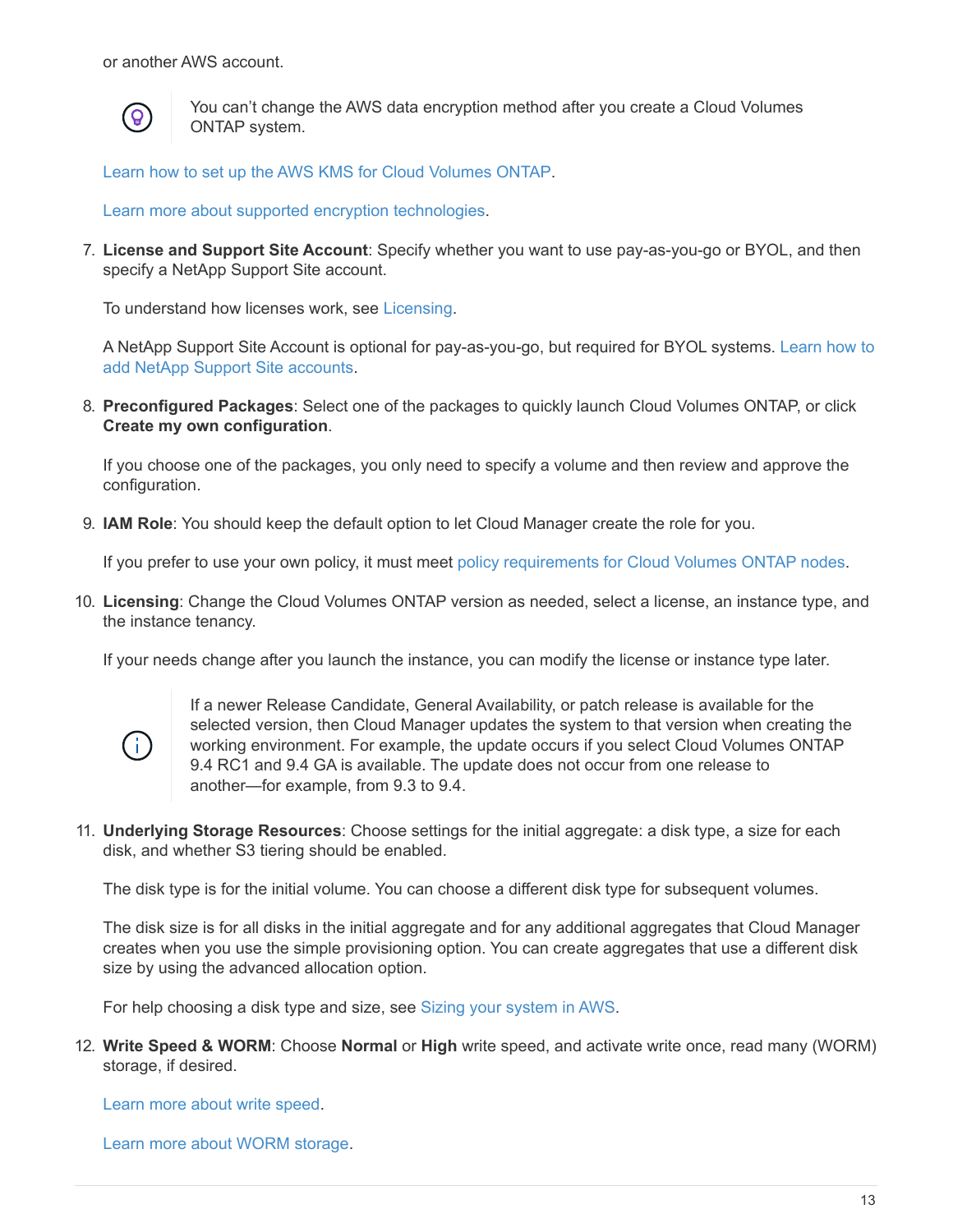### 13. **Create Volume**: Enter details for the new volume or click **Skip**.

You might skip this step if you want to create a volume for iSCSI. Cloud Manager sets up volumes for NFS and CIFS only.

Some of the fields in this page are self-explanatory. The following table describes fields for which you might need guidance:

| <b>Field</b>                                      | <b>Description</b>                                                                                                                                                                                                                                                                                                                                                                 |
|---------------------------------------------------|------------------------------------------------------------------------------------------------------------------------------------------------------------------------------------------------------------------------------------------------------------------------------------------------------------------------------------------------------------------------------------|
| Size                                              | The maximum size that you can enter largely depends on whether you enable<br>thin provisioning, which enables you to create a volume that is bigger than the<br>physical storage currently available to it.                                                                                                                                                                        |
| Access control (for NFS<br>only)                  | An export policy defines the clients in the subnet that can access the volume.<br>By default, Cloud Manager enters a value that provides access to all instances<br>in the subnet.                                                                                                                                                                                                 |
| Permissions and Users /<br>Groups (for CIFS only) | These fields enable you to control the level of access to a share for users and<br>groups (also called access control lists or ACLs). You can specify local or<br>domain Windows users or groups, or UNIX users or groups. If you specify a<br>domain Windows user name, you must include the user's domain using the<br>format domain\username.                                   |
| <b>Snapshot Policy</b>                            | A Snapshot copy policy specifies the frequency and number of automatically<br>created NetApp Snapshot copies. A NetApp Snapshot copy is a point-in-time<br>file system image that has no performance impact and requires minimal<br>storage. You can choose the default policy or none. You might choose none for<br>transient data: for example, tempdb for Microsoft SQL Server. |

The following image shows the Volume page filled out for the CIFS protocol:

| Details & Protection |                 | Protocol        |                                         |
|----------------------|-----------------|-----------------|-----------------------------------------|
| Volume Name:         | Size (GB):<br>® | NFS Protocol    | CIFS Protocol                           |
| vol1                 | 50              |                 |                                         |
|                      |                 | Share name:     | Permissions:                            |
| Snapshot Policy:     |                 | vol1 share      | Full Control<br>÷                       |
| default              | ▼               |                 |                                         |
| Default Policy<br>®. |                 | Users / Groups: |                                         |
|                      |                 | engineering     |                                         |
|                      |                 |                 | and the first product of the control of |

Valid users and groups separated by a semicolon

### 14. **CIFS Setup**: If you chose the CIFS protocol, set up a CIFS server.

| <b>Field</b>                            | <b>Description</b>                                                                                                                                                                                                                                                                                |
|-----------------------------------------|---------------------------------------------------------------------------------------------------------------------------------------------------------------------------------------------------------------------------------------------------------------------------------------------------|
| DNS Primary and<br>Secondary IP Address | The IP addresses of the DNS servers that provide name resolution for the<br>CIFS server.<br>The listed DNS servers must contain the service location records (SRV)<br>needed to locate the Active Directory LDAP servers and domain controllers for<br>the domain that the CIFS server will join. |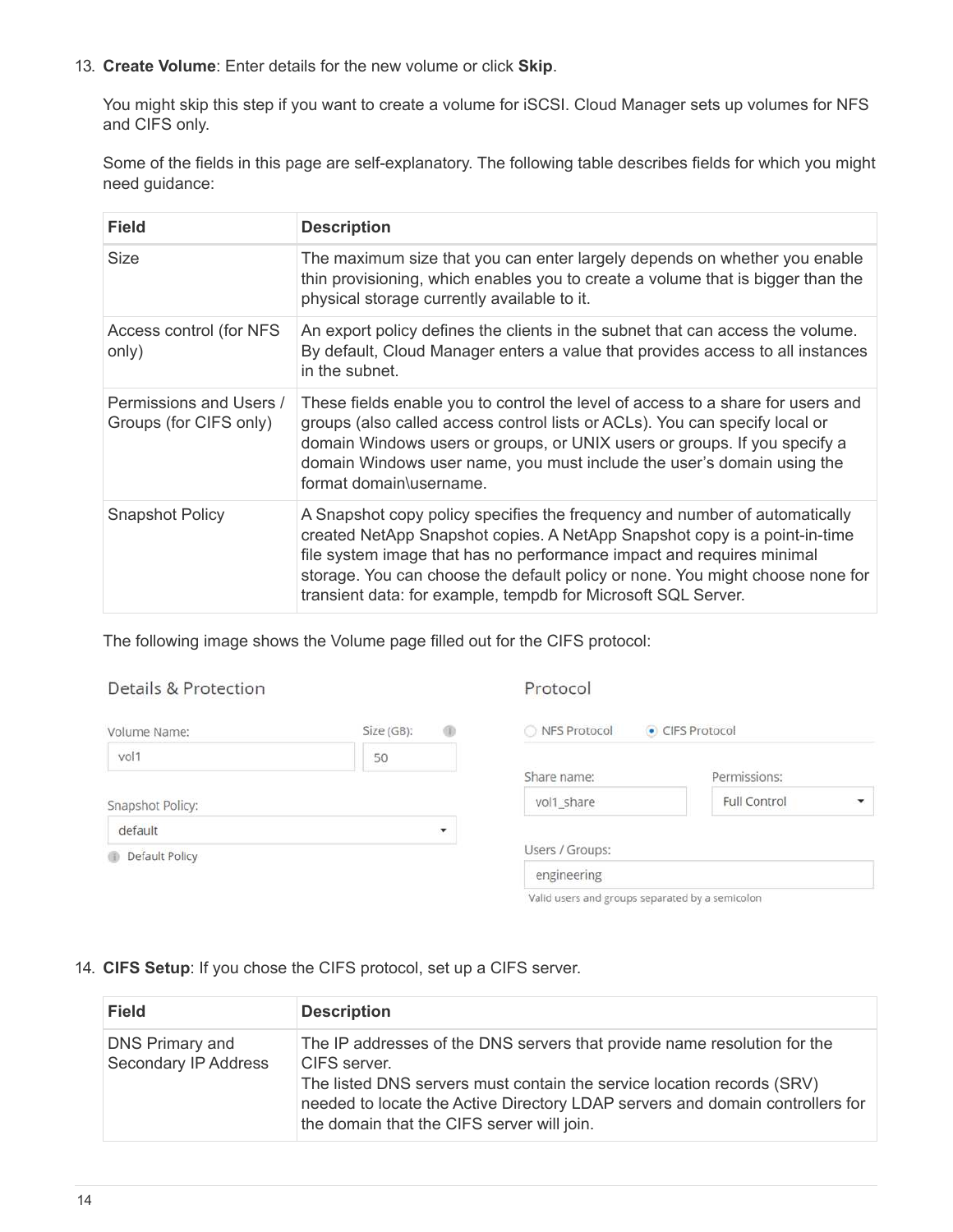| <b>Field</b>                                 | <b>Description</b>                                                                                                                                                                                                                                              |
|----------------------------------------------|-----------------------------------------------------------------------------------------------------------------------------------------------------------------------------------------------------------------------------------------------------------------|
| <b>Active Directory Domain</b><br>to join    | The FQDN of the Active Directory (AD) domain that you want the CIFS server<br>to join.                                                                                                                                                                          |
| Credentials authorized to<br>join the domain | The name and password of a Windows account with sufficient privileges to add<br>computers to the specified Organizational Unit (OU) within the AD domain.                                                                                                       |
| CIFS server NetBIOS<br>name                  | A CIFS server name that is unique in the AD domain.                                                                                                                                                                                                             |
| Organizational Unit                          | The organizational unit within the AD domain to associate with the CIFS server.<br>The default is CN=Computers.<br>If you configure AWS Managed Microsoft AD as the AD server for Cloud<br>Volumes ONTAP, you should enter OU=Computers, OU=corp in this field. |
| <b>DNS Domain</b>                            | The DNS domain for the Cloud Volumes ONTAP storage virtual machine<br>(SVM). In most cases, the domain is the same as the AD domain.                                                                                                                            |
| <b>NTP Server</b>                            | Select Use Active Directory Domain to configure an NTP server using the<br>Active Directory DNS. If you need to configure an NTP server using a different<br>address, then you should use the API. See the Cloud Manager API Developer<br>Guide for details.    |

15. **Usage Profile, Disk Type, and Tiering Policy**: Choose whether you want to enable storage efficiency features and edit the S3 tiering policy, if needed.

For more information, see [Understanding volume usage profiles](#page-3-0) and [Data tiering overview.](https://docs.netapp.com/us-en/occm37/concept_data_tiering.html)

- 16. **Review & Approve**: Review and confirm your selections.
	- a. Review details about the configuration.
	- b. Click **More information** to review details about support and the AWS resources that Cloud Manager will purchase.
	- c. Select the **I understand…** check boxes.
	- d. Click **Go**.

### **Result**

Cloud Manager launches the Cloud Volumes ONTAP instance. You can track the progress in the timeline.

If you experience any issues launching the Cloud Volumes ONTAP instance, review the failure message. You can also select the working environment and click Re-create environment.

For additional help, go to [NetApp Cloud Volumes ONTAP Support.](https://mysupport.netapp.com/cloudontap)

#### **After you finish**

- If you provisioned a CIFS share, give users or groups permissions to the files and folders and verify that those users can access the share and create a file.
- If you want to apply quotas to volumes, use System Manager or the CLI.

Quotas enable you to restrict or track the disk space and number of files used by a user, group, or qtree.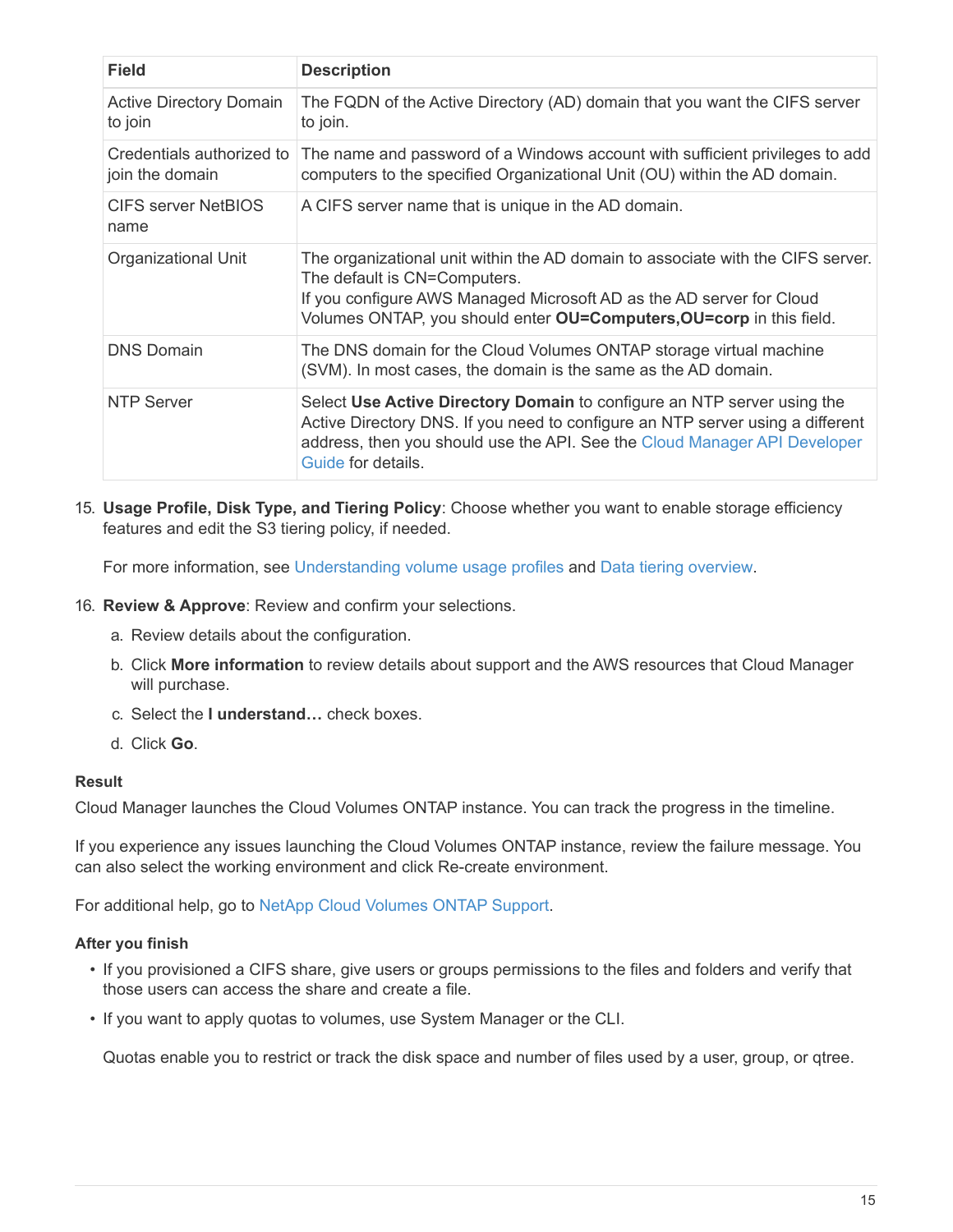## **Launching a Cloud Volumes ONTAP HA pair in AWS**

If you want to launch a Cloud Volumes ONTAP HA pair in AWS, you need to create an HA working environment in Cloud Manager.

### **Before you begin**

- You should have prepared by choosing a configuration and by obtaining AWS networking information from your administrator. For details, see [Planning your Cloud Volumes ONTAP configuration.](#page-3-0)
- If you purchased BYOL licenses, you must have a 20-digit serial number (license key) for each node.
- If you want to use CIFS, you must have set up DNS and Active Directory. For details, see [Networking](https://docs.netapp.com/us-en/occm37/reference_networking_aws.html) [requirements for Cloud Volumes ONTAP in AWS](https://docs.netapp.com/us-en/occm37/reference_networking_aws.html).

### **About this task**

Immediately after you create the working environment, Cloud Manager launches a test instance in the specified VPC to verify connectivity. If successful, Cloud Manager immediately terminates the instance and then starts deploying the Cloud Volumes ONTAP system. If Cloud Manager cannot verify connectivity, creation of the working environment fails. The test instance is either a t2.nano (for default VPC tenancy) or m3.medium (for dedicated VPC tenancy).

### **Steps**

- 1. On the Working Environments page, click **Create Cloud Volumes ONTAP** and follow the prompts.
- 2. **Define Your Working Environment**: Select **Amazon Web Services** and **Cloud Volumes ONTAP HA**.
- 3. **Details and Credentials**: Optionally change the AWS account and marketplace subscription, enter a working environment name, add tags if needed, and then enter a password.

Some of the fields in this page are self-explanatory. The following table describes fields for which you might need guidance:

| You can choose a different account if you added additional AWS accounts to                                                                                                                                                                                                                                                                                                                                                                                                            |
|---------------------------------------------------------------------------------------------------------------------------------------------------------------------------------------------------------------------------------------------------------------------------------------------------------------------------------------------------------------------------------------------------------------------------------------------------------------------------------------|
|                                                                                                                                                                                                                                                                                                                                                                                                                                                                                       |
| Select a different subscription if you want to change the AWS account from<br>which you get charged. To add a new subscription, go to the offering in the<br><b>AWS Marketplace.</b>                                                                                                                                                                                                                                                                                                  |
| Cloud Manager uses the working environment name to name both the Cloud<br>Volumes ONTAP system and the Amazon EC2 instance. It also uses the name<br>as the prefix for the predefined security group, if you select that option.                                                                                                                                                                                                                                                      |
| AWS tags are metadata for your AWS resources. Cloud Manager adds the<br>tags to the Cloud Volumes ONTAP instance and each AWS resource<br>associated with the instance.<br>You can add up to four tags from the user interface when creating a working<br>environment, and then you can add more after its created. Note that the API<br>does not limit you to four tags when creating a working environment.<br>For information about tags, refer to AWS Documentation: Tagging your |
| <b>Amazon EC2 Resources.</b>                                                                                                                                                                                                                                                                                                                                                                                                                                                          |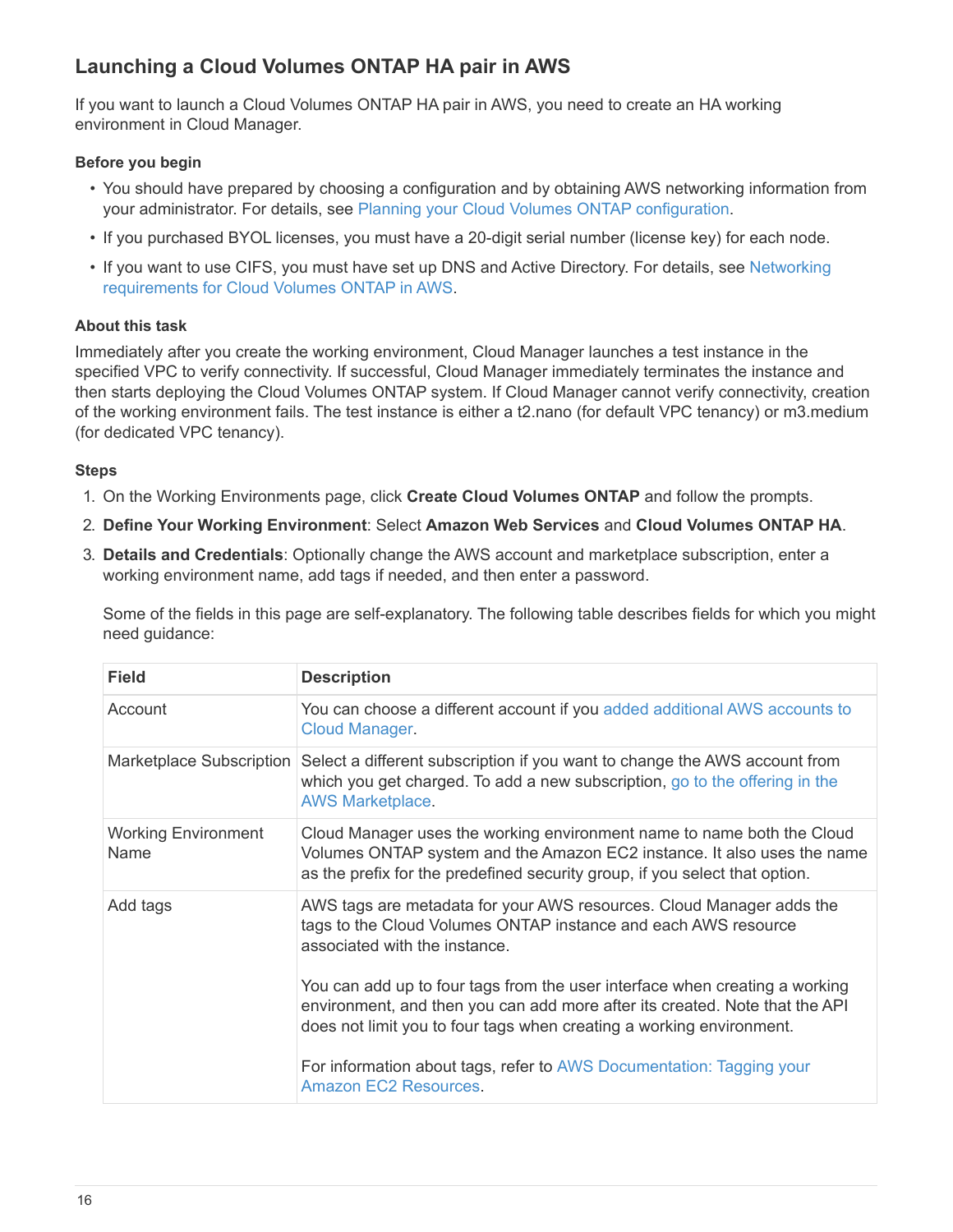| <b>Field</b>       | <b>Description</b>                                                                                                                                                                              |
|--------------------|-------------------------------------------------------------------------------------------------------------------------------------------------------------------------------------------------|
| <b>Credentials</b> | These are the credentials for the Cloud Volumes ONTAP cluster admin<br>account. You can use these credentials to connect to Cloud Volumes ONTAP<br>through OnCommand System Manager or its CLI. |

- 4. **Services**: Keep the services enabled or disable the individual services that you don't want to use with this Cloud Volumes ONTAP system.
	- [Learn more about Backup to S3](https://docs.netapp.com/us-en/occm37/task_backup_to_s3.html).
	- [Learn more about Cloud Compliance.](https://docs.netapp.com/us-en/occm37/concept_cloud_compliance.html)
- 5. **HA Deployment Models**: Choose an HA configuration.

For an overview of the deployment models, see [Cloud Volumes ONTAP HA for AWS](https://docs.netapp.com/us-en/occm37/concept_ha.html).

6. **Region & VPC**: Enter the network information that you recorded in the AWS worksheet.

The following image shows the page filled out for a multiple AZ configuration:

| <b>AWS Region</b>                                                                                                |        | <b>VPC</b>                                                                                             |                   | Security group                                                                                                |                                   |
|------------------------------------------------------------------------------------------------------------------|--------|--------------------------------------------------------------------------------------------------------|-------------------|---------------------------------------------------------------------------------------------------------------|-----------------------------------|
| US West Oregon<br>$\overline{\mathbf{v}}$                                                                        |        | vpc-3a01e05f   172.31.0.0/16<br>$\overline{\mathbf{v}}$                                                |                   | Use a generated security group<br>$\overline{\mathbf{v}}$                                                     |                                   |
| Node 1:<br>$\frac{mn}{mn}$<br>$mm \bullet$<br><b>Availability Zone</b><br>us-west-2a<br>Subnet<br>172.31.16.0/20 | ٧<br>v | Node 2:<br>nur s<br>$mm \bullet$<br><b>Availability Zone</b><br>us-west-2b<br>Subnet<br>172.31.32.0/20 | $\mathbf{v}$<br>v | $mn + mn +$<br><b>Availability Zone</b><br>us-west-2c<br>Subnet<br>172.31.0.0/20<br><b>Key Pair</b><br>newKey | ٧<br>v<br>$\overline{\mathbf{v}}$ |

- 7. **Connectivity and SSH Authentication**: Choose connection methods for the HA pair and the mediator.
- 8. **Floating IPs**: If you chose multiple AZs, specify the floating IP addresses.

The IP addresses must be outside of the CIDR block for all VPCs in the region. For additional details, see [AWS networking requirements for Cloud Volumes ONTAP HA in multiple AZs](https://docs.netapp.com/us-en/occm37/reference_networking_aws.html#aws-networking-requirements-for-cloud-volumes-ontap-ha-in-multiple-azs).

9. **Route Tables**: If you chose multiple AZs, select the route tables that should include routes to the floating IP addresses.

If you have more than one route table, it is very important to select the correct route tables. Otherwise, some clients might not have access to the Cloud Volumes ONTAP HA pair. For more information about route tables, refer to [AWS Documentation: Route Tables.](http://docs.aws.amazon.com/AmazonVPC/latest/UserGuide/VPC_Route_Tables.html)

10. **Data Encryption**: Choose no data encryption or AWS-managed encryption.

For AWS-managed encryption, you can choose a different Customer Master Key (CMK) from your account or another AWS account.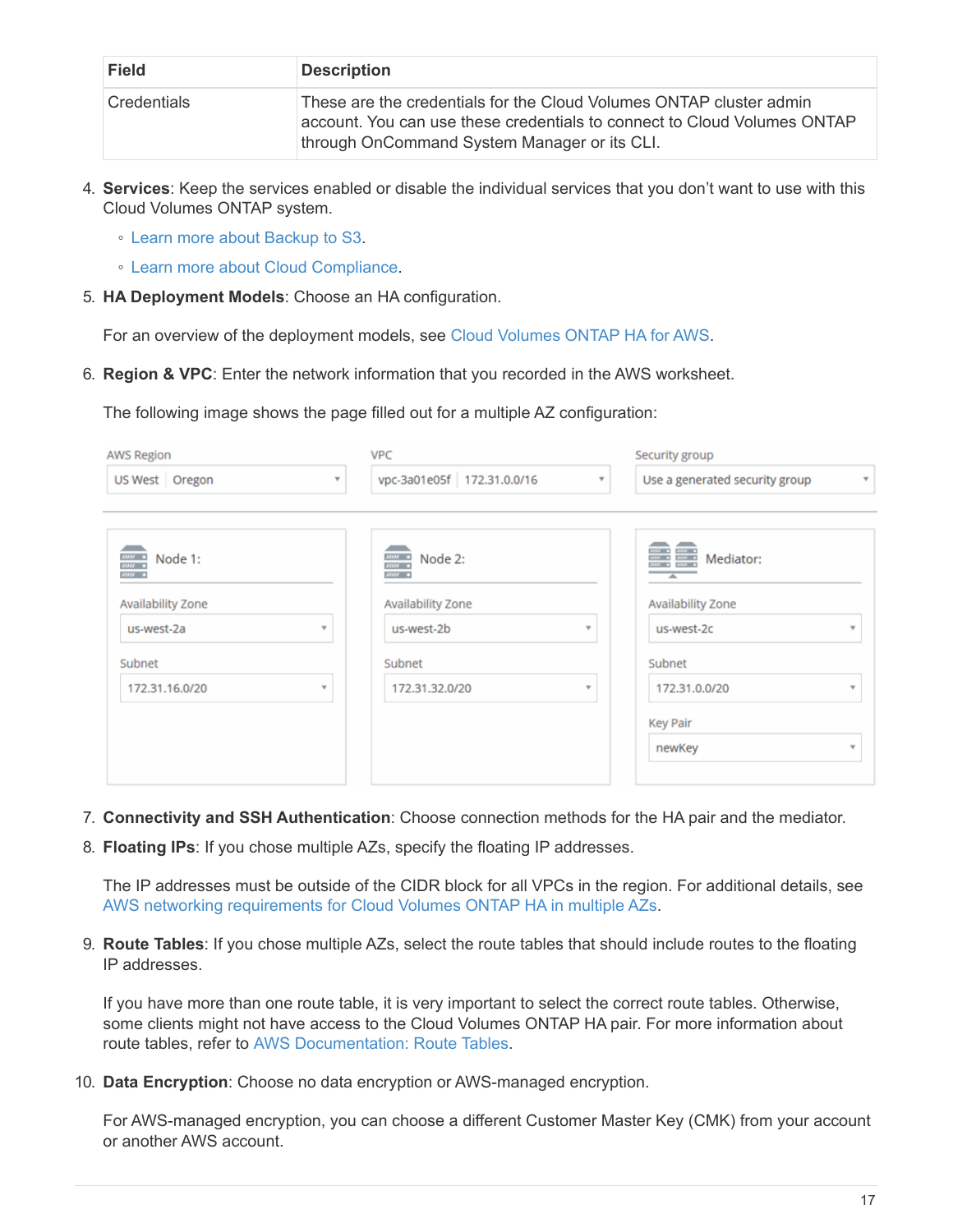

You can't change the AWS data encryption method after you create a Cloud Volumes ONTAP system.

[Learn how to set up the AWS KMS for Cloud Volumes ONTAP](https://docs.netapp.com/us-en/occm37/task_setting_up_kms.html).

[Learn more about supported encryption technologies.](https://docs.netapp.com/us-en/occm37/concept_security.html#encryption-of-data-at-rest)

11. **License and Support Site Account**: Specify whether you want to use pay-as-you-go or BYOL, and then specify a NetApp Support Site account.

To understand how licenses work, see [Licensing.](https://docs.netapp.com/us-en/occm37/concept_licensing.html)

A NetApp Support Site Account is optional for pay-as-you-go, but required for BYOL systems. [Learn how to](https://docs.netapp.com/us-en/occm37/task_adding_nss_accounts.html) [add NetApp Support Site accounts](https://docs.netapp.com/us-en/occm37/task_adding_nss_accounts.html).

12. **Preconfigured Packages**: Select one of the packages to quickly launch a Cloud Volumes ONTAP system, or click **Create my own configuration**.

If you choose one of the packages, you only need to specify a volume and then review and approve the configuration.

13. **IAM Role**: You should keep the default option to let Cloud Manager create the roles for you.

If you prefer to use your own policy, it must meet [policy requirements for Cloud Volumes ONTAP nodes](http://mysupport.netapp.com/cloudontap/support/iampolicies) [and the HA mediator.](http://mysupport.netapp.com/cloudontap/support/iampolicies)

14. **Licensing**: Change the Cloud Volumes ONTAP version as needed, select a license, an instance type, and the instance tenancy.

If your needs change after you launch the instances, you can modify the license or instance type later.



If a newer Release Candidate, General Availability, or patch release is available for the selected version, then Cloud Manager updates the system to that version when creating the working environment. For example, the update occurs if you select Cloud Volumes ONTAP 9.4 RC1 and 9.4 GA is available. The update does not occur from one release to another—for example, from 9.3 to 9.4.

15. **Underlying Storage Resources**: Choose settings for the initial aggregate: a disk type, a size for each disk, and whether S3 tiering should be enabled.

The disk type is for the initial volume. You can choose a different disk type for subsequent volumes.

The disk size is for all disks in the initial aggregate and for any additional aggregates that Cloud Manager creates when you use the simple provisioning option. You can create aggregates that use a different disk size by using the advanced allocation option.

For help choosing a disk type and size, see [Sizing your system in AWS](#page-3-0).

16. **WORM**: Activate write once, read many (WORM) storage, if desired.

[Learn more about WORM storage](https://docs.netapp.com/us-en/occm37/concept_worm.html).

17. **Create Volume**: Enter details for the new volume or click **Skip**.

You might skip this step if you want to create a volume for iSCSI. Cloud Manager sets up volumes for NFS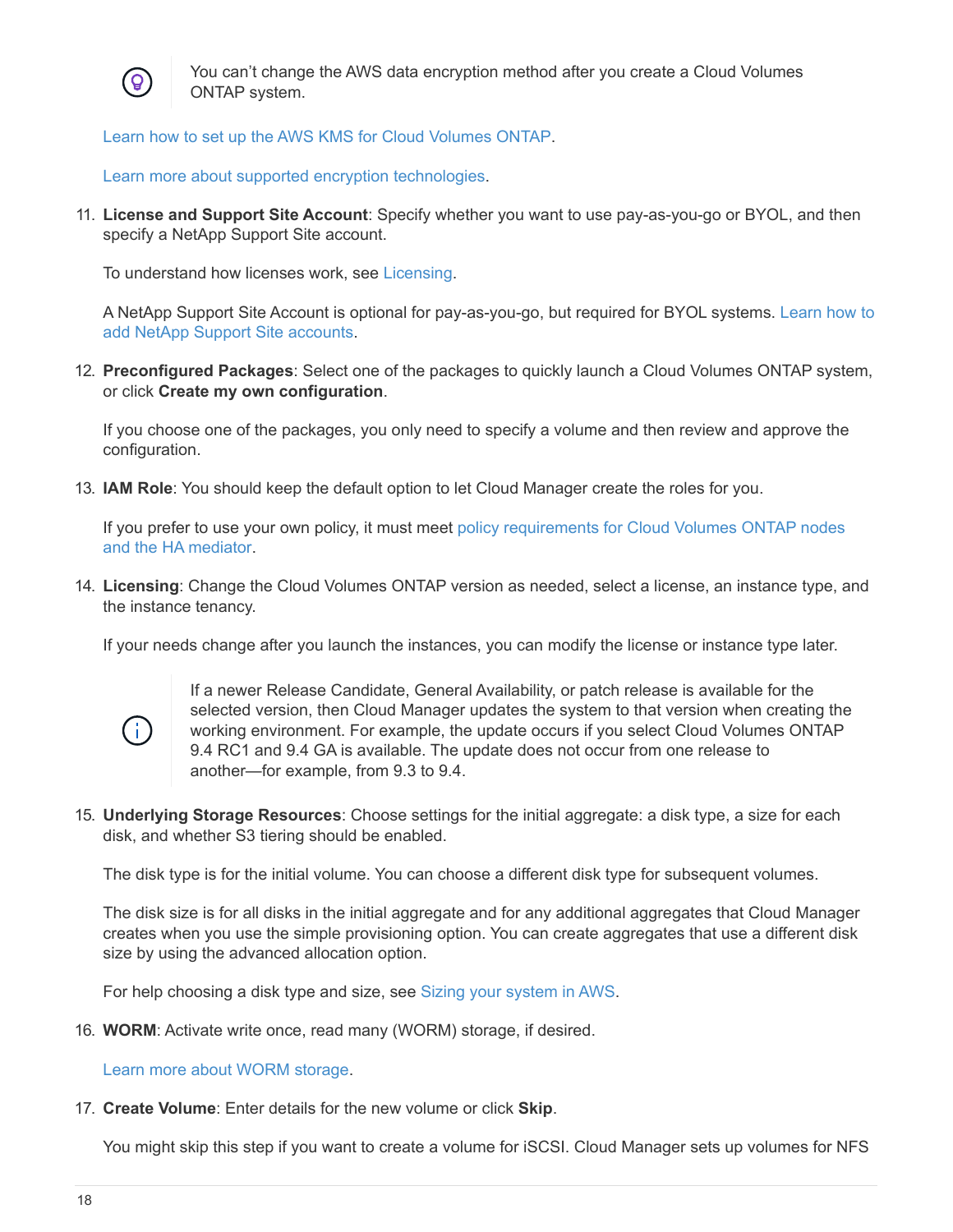and CIFS only.

Some of the fields in this page are self-explanatory. The following table describes fields for which you might need guidance:

| <b>Field</b>                                      | <b>Description</b>                                                                                                                                                                                                                                                                                                                                                                 |
|---------------------------------------------------|------------------------------------------------------------------------------------------------------------------------------------------------------------------------------------------------------------------------------------------------------------------------------------------------------------------------------------------------------------------------------------|
| Size                                              | The maximum size that you can enter largely depends on whether you enable<br>thin provisioning, which enables you to create a volume that is bigger than the<br>physical storage currently available to it.                                                                                                                                                                        |
| Access control (for NFS<br>only)                  | An export policy defines the clients in the subnet that can access the volume.<br>By default, Cloud Manager enters a value that provides access to all instances<br>in the subnet.                                                                                                                                                                                                 |
| Permissions and Users /<br>Groups (for CIFS only) | These fields enable you to control the level of access to a share for users and<br>groups (also called access control lists or ACLs). You can specify local or<br>domain Windows users or groups, or UNIX users or groups. If you specify a<br>domain Windows user name, you must include the user's domain using the<br>format domain\username.                                   |
| <b>Snapshot Policy</b>                            | A Snapshot copy policy specifies the frequency and number of automatically<br>created NetApp Snapshot copies. A NetApp Snapshot copy is a point-in-time<br>file system image that has no performance impact and requires minimal<br>storage. You can choose the default policy or none. You might choose none for<br>transient data: for example, tempdb for Microsoft SQL Server. |

The following image shows the Volume page filled out for the CIFS protocol:

### **Details & Protection**

### Protocol

| Volume Name:     | Size (GB):<br>® | NFS Protocol                                    | CIFS Protocol |
|------------------|-----------------|-------------------------------------------------|---------------|
| vol1             | 50              |                                                 |               |
|                  |                 | Share name:                                     | Permissions:  |
| Snapshot Policy: |                 | vol1 share                                      | Full Control  |
| default          | ▼               |                                                 |               |
| Default Policy   |                 | Users / Groups:                                 |               |
|                  |                 | engineering                                     |               |
|                  |                 | Valid users and groups separated by a semicolon |               |

18. **CIFS Setup**: If you selected the CIFS protocol, set up a CIFS server.

| <b>Field</b>                                          | <b>Description</b>                                                                                                                                                                                                                                                                                |
|-------------------------------------------------------|---------------------------------------------------------------------------------------------------------------------------------------------------------------------------------------------------------------------------------------------------------------------------------------------------|
| <b>DNS Primary and</b><br><b>Secondary IP Address</b> | The IP addresses of the DNS servers that provide name resolution for the<br>CIFS server.<br>The listed DNS servers must contain the service location records (SRV)<br>needed to locate the Active Directory LDAP servers and domain controllers for<br>the domain that the CIFS server will join. |
| <b>Active Directory Domain</b><br>to join             | The FQDN of the Active Directory (AD) domain that you want the CIFS server<br>to join.                                                                                                                                                                                                            |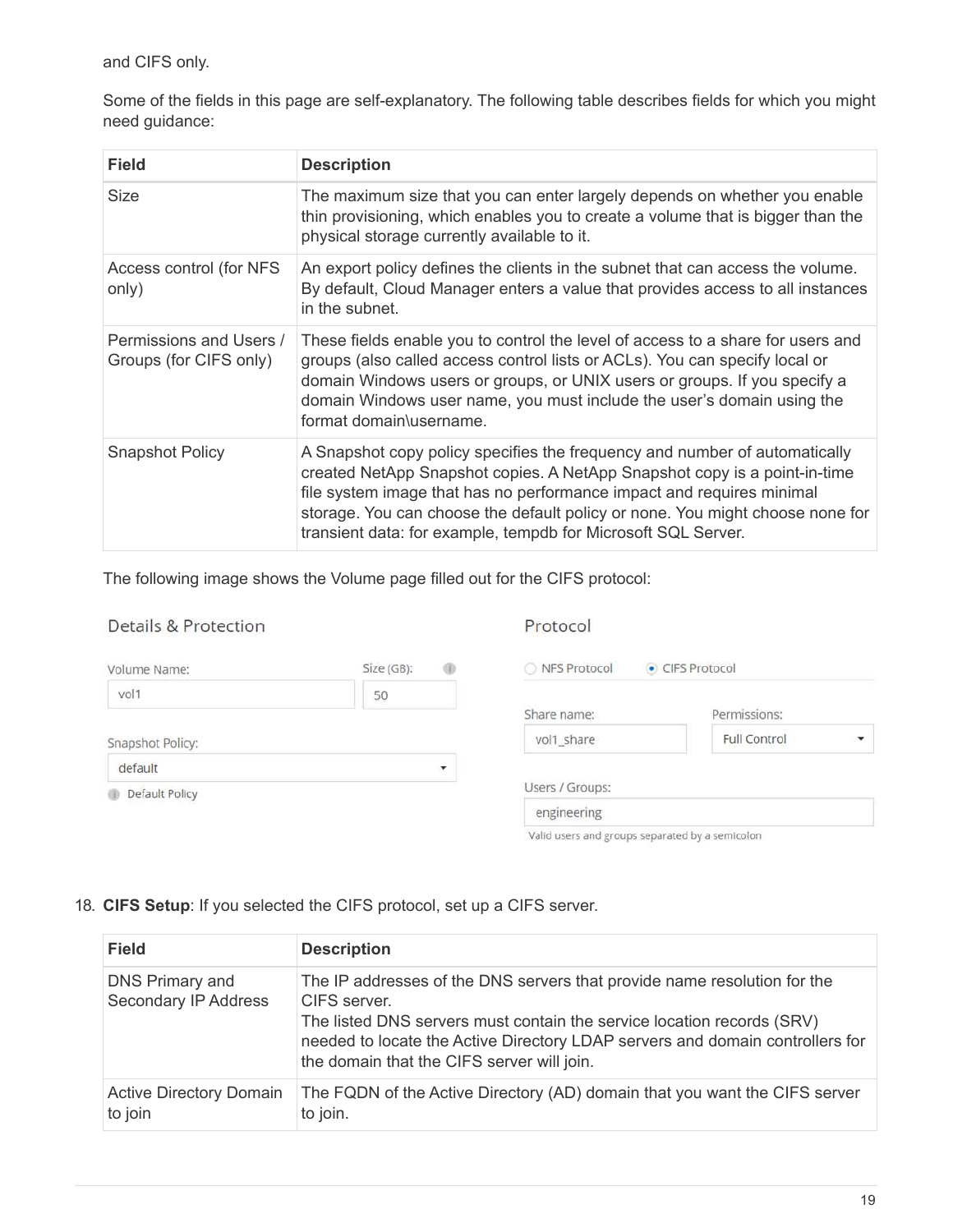| <b>Field</b>                                 | <b>Description</b>                                                                                                                                                                                                                                              |
|----------------------------------------------|-----------------------------------------------------------------------------------------------------------------------------------------------------------------------------------------------------------------------------------------------------------------|
| Credentials authorized to<br>join the domain | The name and password of a Windows account with sufficient privileges to add<br>computers to the specified Organizational Unit (OU) within the AD domain.                                                                                                       |
| CIFS server NetBIOS<br>name                  | A CIFS server name that is unique in the AD domain.                                                                                                                                                                                                             |
| <b>Organizational Unit</b>                   | The organizational unit within the AD domain to associate with the CIFS server.<br>The default is CN=Computers.<br>If you configure AWS Managed Microsoft AD as the AD server for Cloud<br>Volumes ONTAP, you should enter OU=Computers, OU=corp in this field. |
| <b>DNS Domain</b>                            | The DNS domain for the Cloud Volumes ONTAP storage virtual machine<br>(SVM). In most cases, the domain is the same as the AD domain.                                                                                                                            |
| <b>NTP Server</b>                            | Select Use Active Directory Domain to configure an NTP server using the<br>Active Directory DNS. If you need to configure an NTP server using a different<br>address, then you should use the API. See the Cloud Manager API Developer<br>Guide for details.    |

19. **Usage Profile, Disk Type, and Tiering Policy**: Choose whether you want to enable storage efficiency features and edit the S3 tiering policy, if needed.

For more information, see [Understanding volume usage profiles](#page-3-0) and [Data tiering overview.](https://docs.netapp.com/us-en/occm37/concept_data_tiering.html)

- 20. **Review & Approve**: Review and confirm your selections.
	- a. Review details about the configuration.
	- b. Click **More information** to review details about support and the AWS resources that Cloud Manager will purchase.
	- c. Select the **I understand…** check boxes.
	- d. Click **Go**.

### **Result**

Cloud Manager launches the Cloud Volumes ONTAP HA pair. You can track the progress in the timeline.

If you experience any issues launching the HA pair, review the failure message. You can also select the working environment and click Re-create environment.

For additional help, go to [NetApp Cloud Volumes ONTAP Support.](https://mysupport.netapp.com/cloudontap)

### **After you finish**

- If you provisioned a CIFS share, give users or groups permissions to the files and folders and verify that those users can access the share and create a file.
- If you want to apply quotas to volumes, use System Manager or the CLI.

Quotas enable you to restrict or track the disk space and number of files used by a user, group, or qtree.

## <span id="page-21-0"></span>**Launching Cloud Volumes ONTAP in Azure**

You can launch a single node system or an HA pair in Azure by creating a Cloud Volumes ONTAP working environment in Cloud Manager.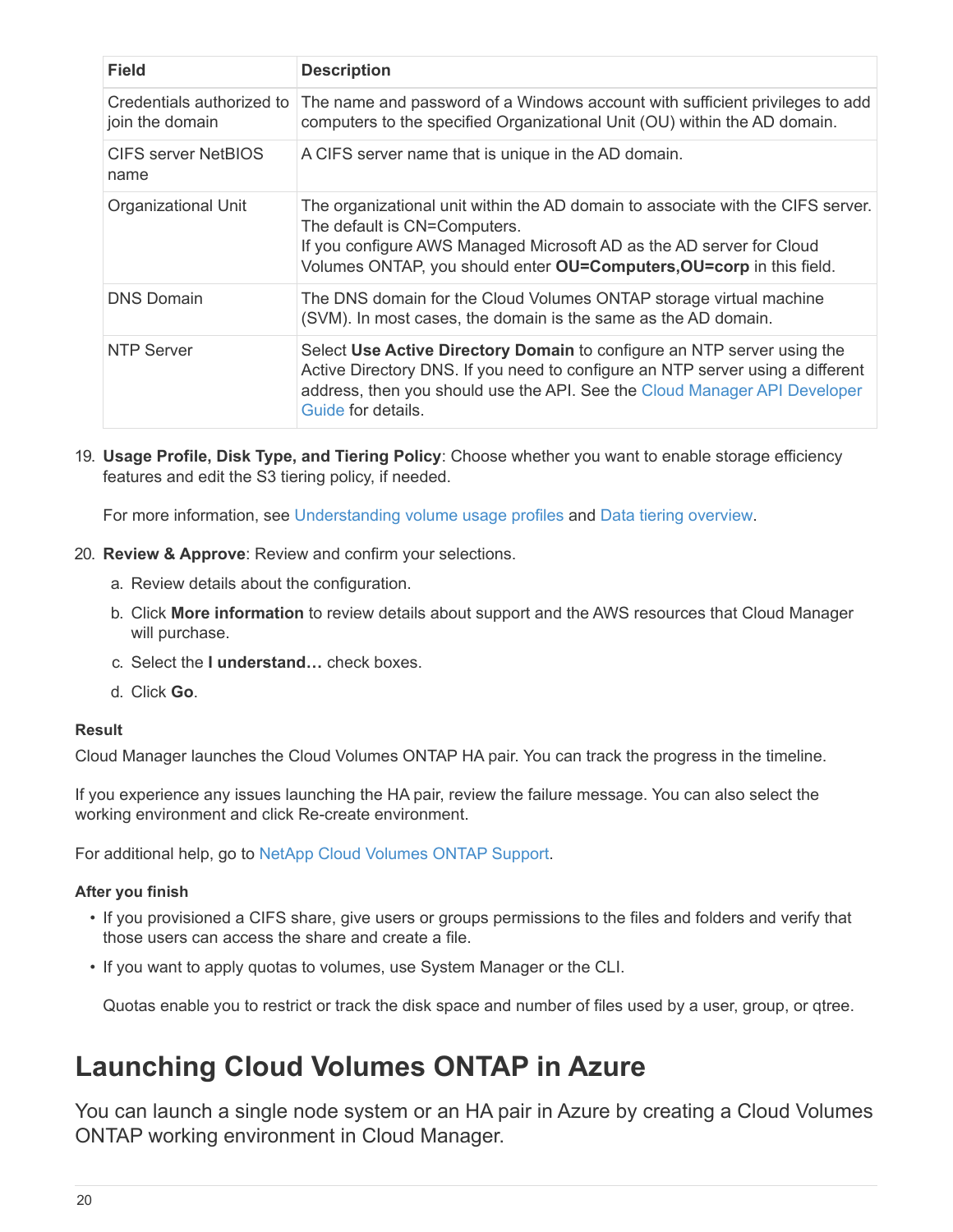### **Before you begin**

• Make sure that your Azure account has the required permissions, especially if you upgraded from a previous release and are deploying an HA system for the first time.

The latest permissions are in the [NetApp Cloud Central policy for Azure](https://mysupport.netapp.com/cloudontap/iampolicies).

- You should have chose a configuration and obtained Azure networking information from your administrator. For details, see [Planning your Cloud Volumes ONTAP configuration.](#page-3-0)
- To deploy a BYOL system, you need the 20-digit serial number (license key) for each node.

### **About this task**

When Cloud Manager creates a Cloud Volumes ONTAP system in Azure, it creates several Azure objects, such as a resource group, network interfaces, and storage accounts. You can review a summary of the resources at the end of the wizard.

### **Steps**

- 1. On the Working Environments page, click **Create Cloud Volumes ONTAP** and follow the prompts.
- 2. **Define Your Working Environment**: Select **Microsoft Azure** and then choose a single node or HA pair.
- 3. **Details and Credentials**: Optionally change the Azure account or subscription, specify a cluster name and resource group name, add tags if needed, and then specify credentials.

The following table describes fields for which you might need guidance:

| <b>Field</b>                       | <b>Description</b>                                                                                                                                                                                                                 |
|------------------------------------|------------------------------------------------------------------------------------------------------------------------------------------------------------------------------------------------------------------------------------|
| <b>Switch Account</b>              | You can choose a different account or subscription if you set them up and<br>added them to Cloud Manager.                                                                                                                          |
| <b>Working Environment</b><br>Name | Cloud Manager uses the working environment name to name both the Cloud<br>Volumes ONTAP system and the Azure virtual machine. It also uses the name<br>as the prefix for the predefined security group, if you select that option. |
| <b>Resource Group Name</b>         | If you uncheck Use Default, you can enter the name of a new resource group.<br>If you want to use an existing resource group, then you must use the API.                                                                           |
| Tags                               | Tags are metadata for your Azure resources. Cloud Manager adds the tags to<br>the Cloud Volumes ONTAP system and each Azure resource associated with<br>the system.                                                                |
|                                    | You can add up to four tags from the user interface when creating a working<br>environment, and then you can add more after its created. Note that the API<br>does not limit you to four tags when creating a working environment. |
|                                    | For information about tags, refer to Microsoft Azure Documentation: Using tags<br>to organize your Azure resources.                                                                                                                |
| Credentials                        | These are the credentials for the Cloud Volumes ONTAP cluster admin<br>account. You can use these credentials to connect to Cloud Volumes ONTAP<br>through OnCommand System Manager or its CLI.                                    |

4. **Services**: Keep Cloud Compliance enabled or disable it if you don't want to use it with this Cloud Volumes ONTAP system.

[Learn more about Cloud Compliance.](https://docs.netapp.com/us-en/occm37/concept_cloud_compliance.html)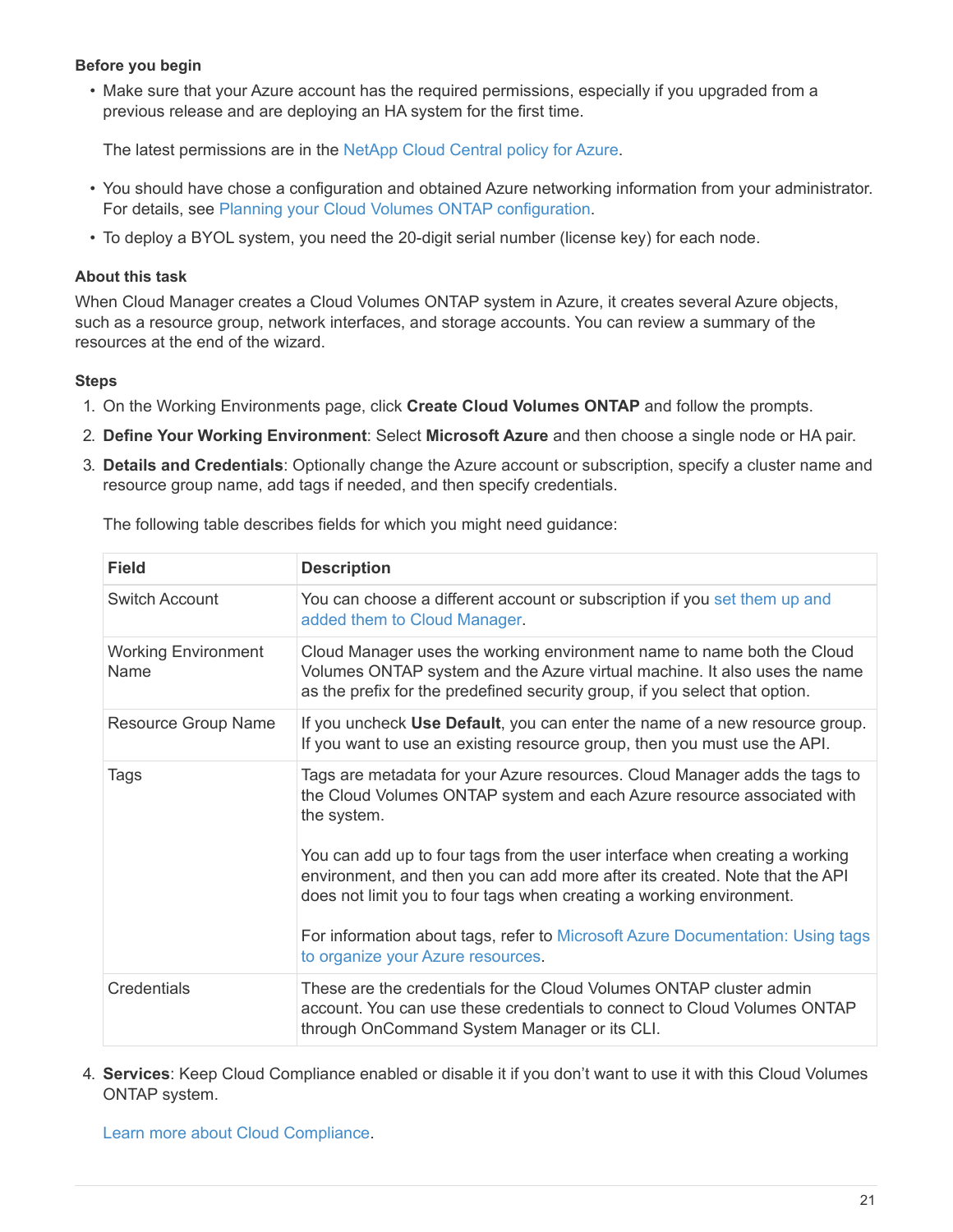- 5. **Location & Connectivity**: Select a location and security group and select the checkbox to confirm network connectivity between Cloud Manager and the target location.
- 6. **License and Support Site Account**: Specify whether you want to use pay-as-you-go or BYOL, and then specify a NetApp Support Site account.

To understand how licenses work, see [Licensing.](https://docs.netapp.com/us-en/occm37/concept_licensing.html)

A NetApp Support Site Account is optional for pay-as-you-go, but required for BYOL systems. [Learn how to](https://docs.netapp.com/us-en/occm37/task_adding_nss_accounts.html) [add NetApp Support Site accounts](https://docs.netapp.com/us-en/occm37/task_adding_nss_accounts.html).

7. **Preconfigured Packages**: Shelect one of the packages to quickly deploy a Cloud Volumes ONTAP system, or click **Create my own configuration**.

If you choose one of the packages, you only need to specify a volume and then review and approve the configuration.

8. **Licensing**: Change the Cloud Volumes ONTAP version as needed, select a license, and select a virtual machine type.

If your needs change after you launch the system, you can modify the license or virtual machine type later.



If a newer Release Candidate, General Availability, or patch release is available for the selected version, then Cloud Manager updates the system to that version when creating the working environment. For example, the update occurs if you select Cloud Volumes ONTAP 9.5 RC1 and 9.5 GA is available. The update does not occur from one release to another—for example, from 9.4 to 9.5.

- 9. **Subscribe from the Azure Marketplace**: Follow the steps if Cloud Manager could not enable programmatic deployments of Cloud Volumes ONTAP.
- 10. **Underlying Storage Resources**: Choose settings for the initial aggregate: a disk type, a size for each disk, and whether data tiering to Blob storage should be enabled.

The disk type is for the initial volume. You can choose a different disk type for subsequent volumes.

The disk size is for all disks in the initial aggregate and for any additional aggregates that Cloud Manager creates when you use the simple provisioning option. You can create aggregates that use a different disk size by using the advanced allocation option.

For help choosing a disk type and size, see [Sizing your system in Azure](#page-3-0).

11. **Write Speed & WORM**: Choose **Normal** or **High** write speed, and activate write once, read many (WORM) storage, if desired.



Choosing a write speed is supported with single node systems only.

[Learn more about write speed.](#page-3-0)

[Learn more about WORM storage](https://docs.netapp.com/us-en/occm37/concept_worm.html).

12. **Create Volume**: Enter details for the new volume or click **Skip**.

You should skip this step if you want to use iSCSI. Cloud Manager enables you to create volumes for NFS and CIFS only.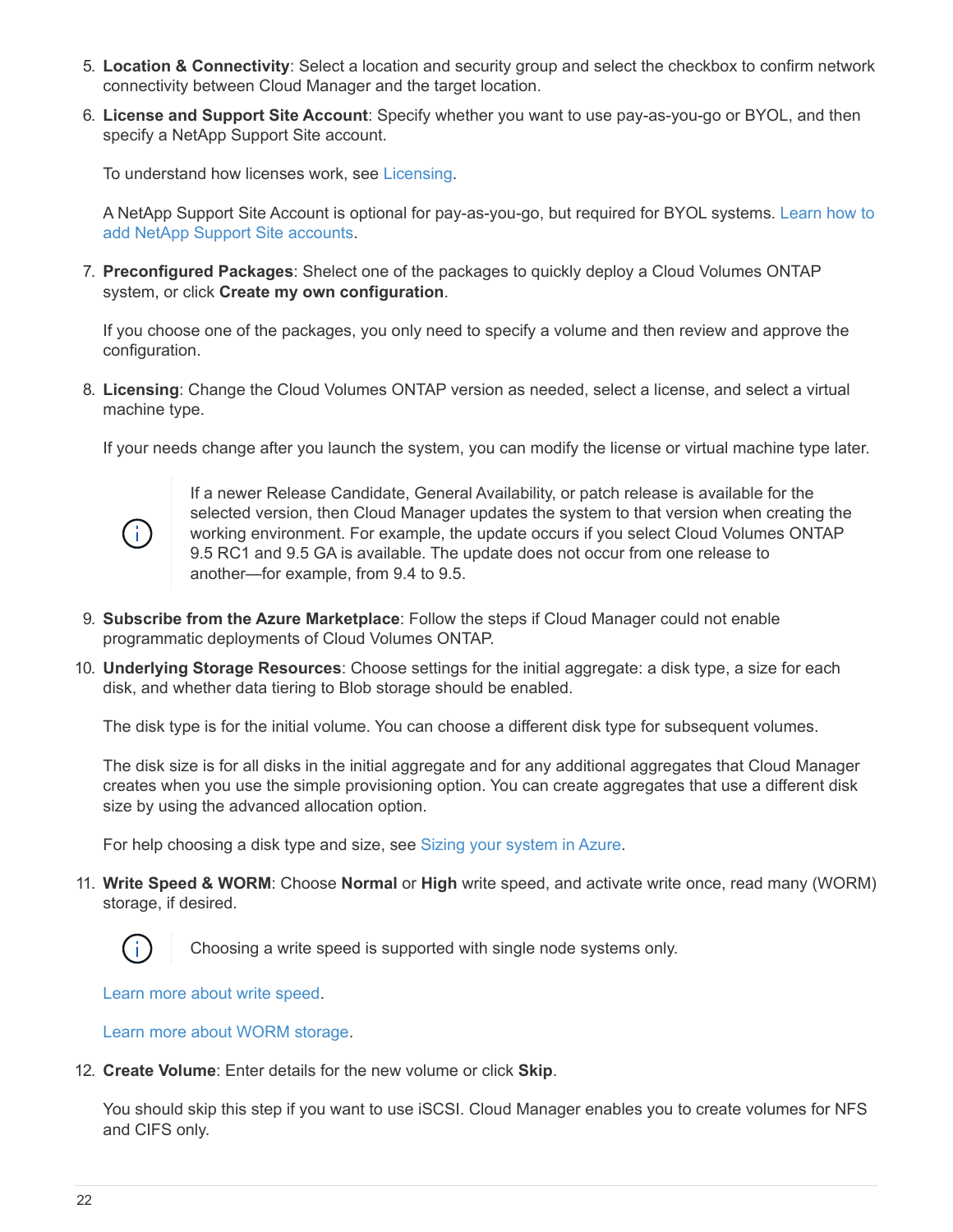Some of the fields in this page are self-explanatory. The following table describes fields for which you might need guidance:

| <b>Field</b>                                      | <b>Description</b>                                                                                                                                                                                                                                                                                                                                                                 |
|---------------------------------------------------|------------------------------------------------------------------------------------------------------------------------------------------------------------------------------------------------------------------------------------------------------------------------------------------------------------------------------------------------------------------------------------|
| Size                                              | The maximum size that you can enter largely depends on whether you enable<br>thin provisioning, which enables you to create a volume that is bigger than the<br>physical storage currently available to it.                                                                                                                                                                        |
| Access control (for NFS<br>only)                  | An export policy defines the clients in the subnet that can access the volume.<br>By default, Cloud Manager enters a value that provides access to all instances<br>in the subnet.                                                                                                                                                                                                 |
| Permissions and Users /<br>Groups (for CIFS only) | These fields enable you to control the level of access to a share for users and<br>groups (also called access control lists or ACLs). You can specify local or<br>domain Windows users or groups, or UNIX users or groups. If you specify a<br>domain Windows user name, you must include the user's domain using the<br>format domain\username.                                   |
| <b>Snapshot Policy</b>                            | A Snapshot copy policy specifies the frequency and number of automatically<br>created NetApp Snapshot copies. A NetApp Snapshot copy is a point-in-time<br>file system image that has no performance impact and requires minimal<br>storage. You can choose the default policy or none. You might choose none for<br>transient data: for example, tempdb for Microsoft SQL Server. |

The following image shows the Volume page filled out for the CIFS protocol:

| * [[라스 ] [Hotel ] [Hotel ] [Hotel ] [Hotel ] [Hotel ] [Hotel ] [Hotel ] [Hotel ] [Hotel ] [Hotel ] [Hotel ] [Ho |                 | and the state of the state of the state of the state of the state of the state of the state of the state of the |               |
|-----------------------------------------------------------------------------------------------------------------|-----------------|-----------------------------------------------------------------------------------------------------------------|---------------|
| Volume Name:                                                                                                    | Size (GB):<br>⊕ | NFS Protocol                                                                                                    | CIFS Protocol |
| vol1                                                                                                            | 50              |                                                                                                                 |               |
|                                                                                                                 |                 | Share name:                                                                                                     | Permissions:  |
| Snapshot Policy:                                                                                                |                 | vol1_share                                                                                                      | Full Control  |
| default                                                                                                         | ▼               |                                                                                                                 |               |
| Default Policy                                                                                                  |                 | Users / Groups:                                                                                                 |               |
|                                                                                                                 |                 | engineering                                                                                                     |               |
|                                                                                                                 |                 |                                                                                                                 |               |

Protocol

#### Valid users and groups separated by a semicolon

13. **CIFS Setup**: If you chose the CIFS protocol, set up a CIFS server.

Details & Protection

| <b>Field</b>                              | <b>Description</b>                                                                                                                                                                                                                                                                                |
|-------------------------------------------|---------------------------------------------------------------------------------------------------------------------------------------------------------------------------------------------------------------------------------------------------------------------------------------------------|
| DNS Primary and<br>Secondary IP Address   | The IP addresses of the DNS servers that provide name resolution for the<br>CIFS server.<br>The listed DNS servers must contain the service location records (SRV)<br>needed to locate the Active Directory LDAP servers and domain controllers for<br>the domain that the CIFS server will join. |
| <b>Active Directory Domain</b><br>to join | The FQDN of the Active Directory (AD) domain that you want the CIFS server<br>to join.                                                                                                                                                                                                            |
| join the domain                           | Credentials authorized to The name and password of a Windows account with sufficient privileges to add<br>computers to the specified Organizational Unit (OU) within the AD domain.                                                                                                               |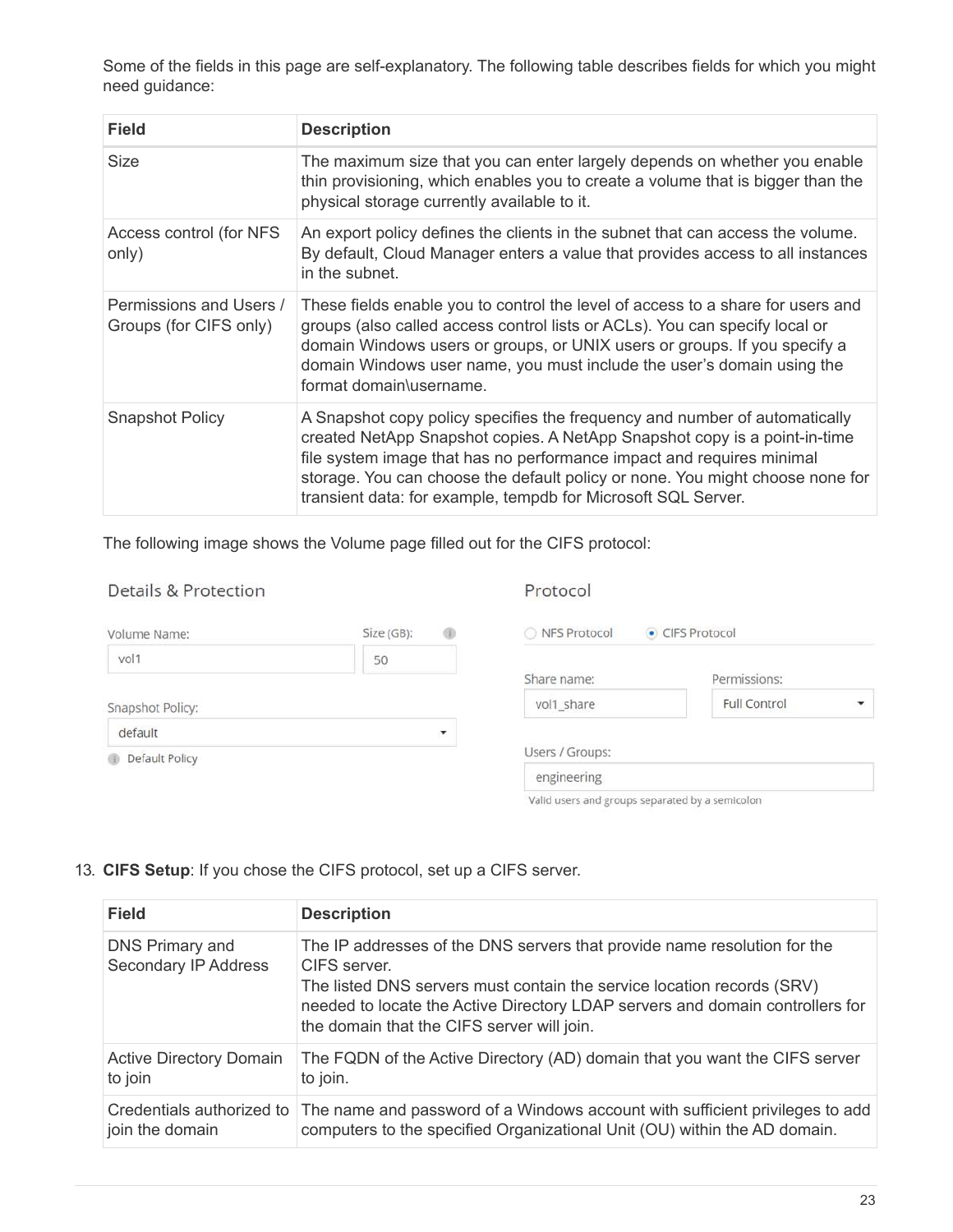| <b>Field</b>                | <b>Description</b>                                                                                                                                                                                                                                                                                                                                                                        |
|-----------------------------|-------------------------------------------------------------------------------------------------------------------------------------------------------------------------------------------------------------------------------------------------------------------------------------------------------------------------------------------------------------------------------------------|
| CIFS server NetBIOS<br>name | A CIFS server name that is unique in the AD domain.                                                                                                                                                                                                                                                                                                                                       |
| Organizational Unit         | The organizational unit within the AD domain to associate with the CIFS server.<br>The default is CN=Computers.<br>To configure Azure AD Domain Services as the AD server for Cloud Volumes<br>ONTAP, you should enter OU=AADDC Computers or OU=AADDC Users in<br>this field.<br>Azure Documentation: Create an Organizational Unit (OU) in an Azure AD<br>Domain Services managed domain |
| <b>DNS Domain</b>           | The DNS domain for the Cloud Volumes ONTAP storage virtual machine<br>(SVM). In most cases, the domain is the same as the AD domain.                                                                                                                                                                                                                                                      |
| NTP Server                  | Select Use Active Directory Domain to configure an NTP server using the<br>Active Directory DNS. If you need to configure an NTP server using a different<br>address, then you should use the API. See the Cloud Manager API Developer<br>Guide for details.                                                                                                                              |

14. **Usage Profile, Disk Type, and Tiering Policy**: Choose whether you want to enable storage efficiency features and change the tiering policy, if needed.

For more information, see [Understanding volume usage profiles](#page-3-0) and [Data tiering overview.](https://docs.netapp.com/us-en/occm37/concept_data_tiering.html)

- 15. **Review & Approve**: Review and confirm your selections.
	- a. Review details about the configuration.
	- b. Click **More information** to review details about support and the Azure resources that Cloud Manager will purchase.
	- c. Select the **I understand…** check boxes.
	- d. Click **Go**.

### **Result**

Cloud Manager deploys the Cloud Volumes ONTAP system. You can track the progress in the timeline.

If you experience any issues deploying the Cloud Volumes ONTAP system, review the failure message. You can also select the working environment and click **Re-create environment**.

For additional help, go to [NetApp Cloud Volumes ONTAP Support.](https://mysupport.netapp.com/cloudontap)

### **After you finish**

- If you provisioned a CIFS share, give users or groups permissions to the files and folders and verify that those users can access the share and create a file.
- If you want to apply quotas to volumes, use System Manager or the CLI.

Quotas enable you to restrict or track the disk space and number of files used by a user, group, or qtree.

## <span id="page-25-0"></span>**Launching Cloud Volumes ONTAP in GCP**

You can launch a single node Cloud Volumes ONTAP system in GCP by creating a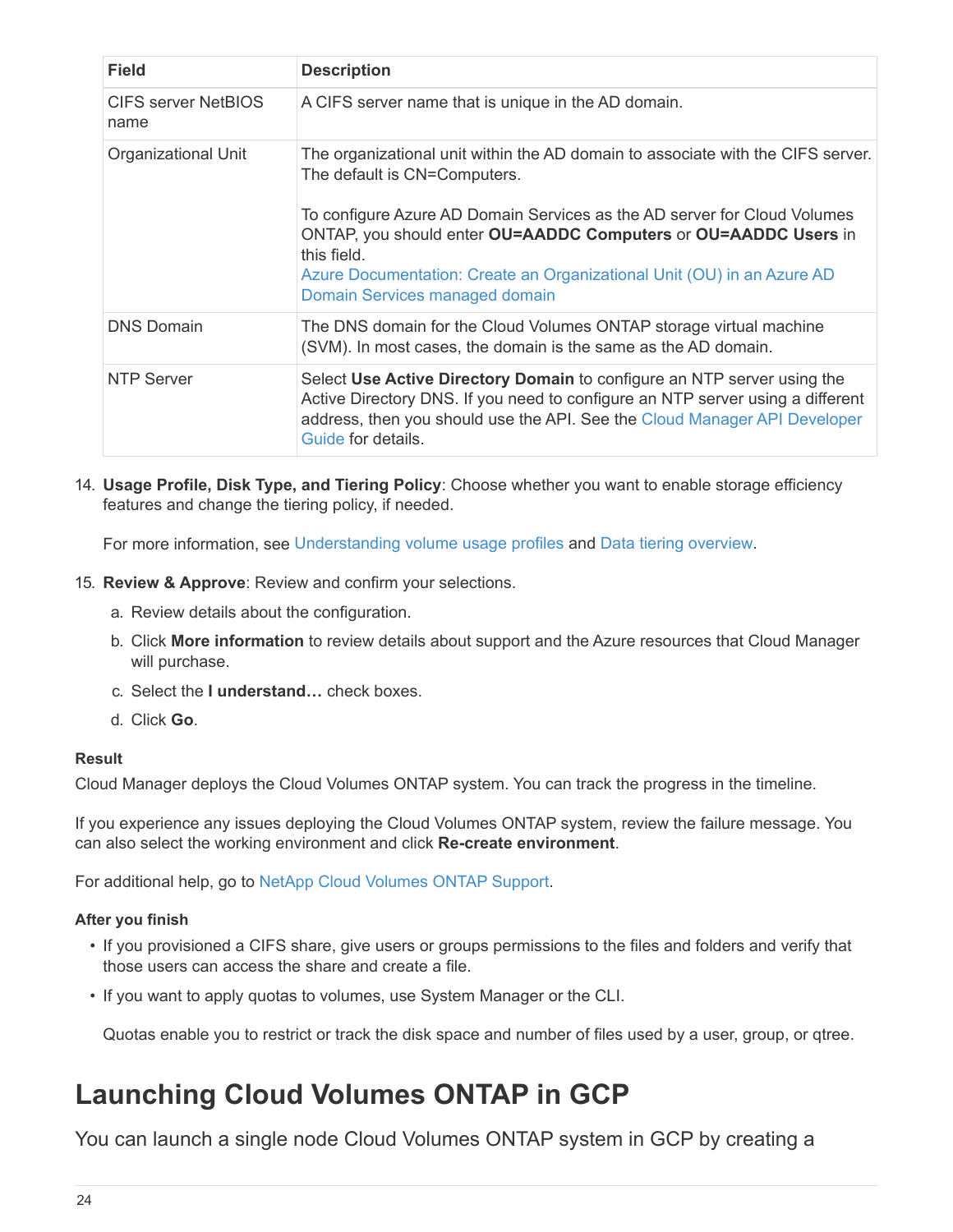working environment.

### **Before you begin**

- You should have chose a configuration and obtained GCP networking information from your administrator. For details, see [Planning your Cloud Volumes ONTAP configuration.](#page-3-0)
- To deploy a BYOL system, you need the 20-digit serial number (license key) for each node.

### **Steps**

- 1. On the Working Environments page, click **Create Cloud Volumes ONTAP** and follow the prompts.
- 2. **Define Your Working Environment**: Click **Continue**.
- 3. **Subscribe to Cloud Volumes ONTAP**: If you're prompted, subscribe to Cloud Volumes ONTAP in the GCP Marketplace.

The following video shows the subscription process:

- ► [https://docs.netapp.com/us-en/occm37//media/video\\_subscribing\\_gcp.mp4](https://docs.netapp.com/us-en/occm37//media/video_subscribing_gcp.mp4) *(video)*
- 4. **Details & Credentials**: Select a project, specify a cluster name, optionally add labels, and then specify credentials.

The following table describes fields for which you might need guidance:

| <b>Field</b>                       | <b>Description</b>                                                                                                                                                                                                                                                                                                                                                                                                                                                                                                                                                                                                              |  |  |
|------------------------------------|---------------------------------------------------------------------------------------------------------------------------------------------------------------------------------------------------------------------------------------------------------------------------------------------------------------------------------------------------------------------------------------------------------------------------------------------------------------------------------------------------------------------------------------------------------------------------------------------------------------------------------|--|--|
| Google Cloud Project               | Select the project where you want Cloud Volumes ONTAP to reside. The<br>default project is the project where Cloud Manager resides.<br>If you don't see any additional projects in the drop-down list, then you haven't<br>yet associated the Cloud Manager service account with other projects. Go to<br>the Google Cloud console, open the IAM service, and select the project. Add<br>the service account with the Cloud Manager role to that project. You'll need to<br>repeat this step for each project.<br>This is the service account that you set up for Cloud Manager,<br>ă.<br>as described in step 4b on this page. |  |  |
| <b>Working Environment</b><br>Name | Cloud Manager uses the working environment name to name both the Cloud<br>Volumes ONTAP system and the GCP VM instance. It also uses the name as<br>the prefix for the predefined security group, if you select that option.                                                                                                                                                                                                                                                                                                                                                                                                    |  |  |
| <b>Add Labels</b>                  | Labels are metadata for your GCP resources. Cloud Manager adds the labels<br>to the Cloud Volumes ONTAP system and GCP resources associated with the<br>system.<br>You can add up to four labels from the user interface when creating a working<br>environment, and then you can add more after its created. Note that the API<br>does not limit you to four labels when creating a working environment.<br>For information about labels, refer to Google Cloud Documentation: Labeling<br>Resources.                                                                                                                          |  |  |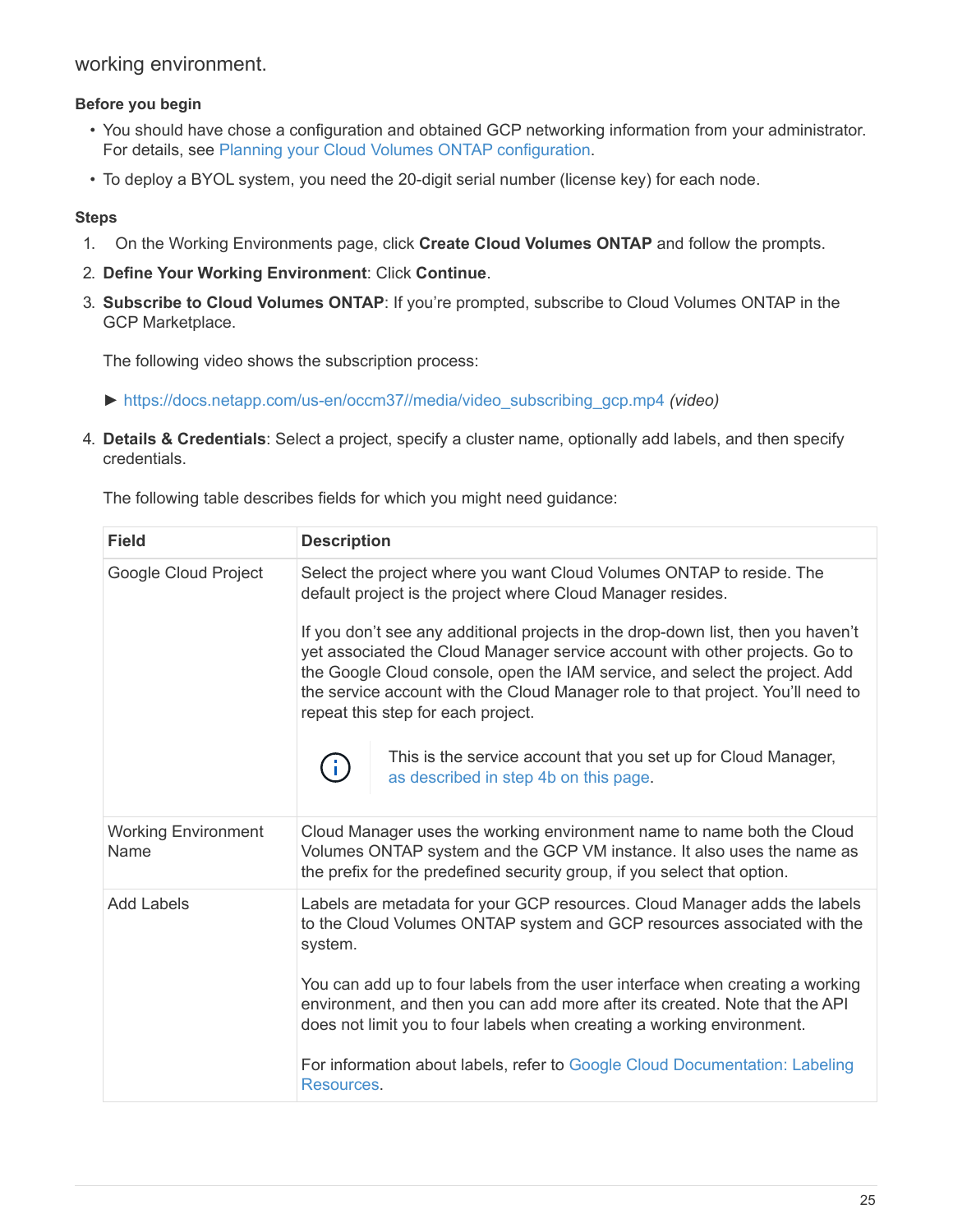| <b>Field</b>       | <b>Description</b>                                                                                                                                                                    |
|--------------------|---------------------------------------------------------------------------------------------------------------------------------------------------------------------------------------|
| <b>Credentials</b> | These are the credentials for the Cloud Volumes ONTAP cluster admin<br>account. You can use these credentials to connect to Cloud Volumes ONTAP<br>through System Manager or its CLI. |

5. **Location & Connectivity**: Select a location, choose a firewall policy, and select the checkbox to confirm network connectivity to Google Cloud storage for data tiering.

If you want to tier cold data to a Google Cloud Storage bucket, the subnet in which Cloud Volumes ONTAP resides must be configured for Private Google Access. For instructions, refer to [Google Cloud](https://cloud.google.com/vpc/docs/configure-private-google-access) [Documentation: Configuring Private Google Access.](https://cloud.google.com/vpc/docs/configure-private-google-access)

6. **License & Support Site Account**: Specify whether you want to use pay-as-you-go or BYOL, and then specify a NetApp Support Site account.

To understand how licenses work, see [Licensing.](https://docs.netapp.com/us-en/occm37/concept_licensing.html)

A NetApp Support Site Account is optional for pay-as-you-go, but required for BYOL systems. [Learn how to](https://docs.netapp.com/us-en/occm37/task_adding_nss_accounts.html) [add NetApp Support Site accounts](https://docs.netapp.com/us-en/occm37/task_adding_nss_accounts.html).

7. **Preconfigured Packages**: Select one of the packages to quickly deploy a Cloud Volumes ONTAP system, or click **Create my own configuration**.

If you choose one of the packages, you only need to specify a volume and then review and approve the configuration.

8. **Licensing**: Change the Cloud Volumes ONTAP version as needed, select a license, and select a virtual machine type.

If your needs change after you launch the system, you can modify the license or virtual machine type later.



If a newer Release Candidate, General Availability, or patch release is available for the selected version, then Cloud Manager updates the system to that version when creating the working environment. For example, the update occurs if you select Cloud Volumes ONTAP 9.5 RC1 and 9.5 GA is available. The update does not occur from one release to another—for example, from 9.4 to 9.5.

9. **Underlying Storage Resources**: Choose settings for the initial aggregate: a disk type, a size for each disk, and whether data tiering should be enabled.

The disk type is for the initial volume. You can choose a different disk type for subsequent volumes.

The disk size is for all disks in the initial aggregate and for any additional aggregates that Cloud Manager creates when you use the simple provisioning option. You can create aggregates that use a different disk size by using the advanced allocation option.

For help choosing a disk type and size, see [Sizing your system in GCP](#page-3-0).

10. **Write Speed & WORM**: Choose **Normal** or **High** write speed, and activate write once, read many (WORM) storage, if desired.

[Learn more about write speed.](#page-3-0)

[Learn more about WORM storage](https://docs.netapp.com/us-en/occm37/concept_worm.html).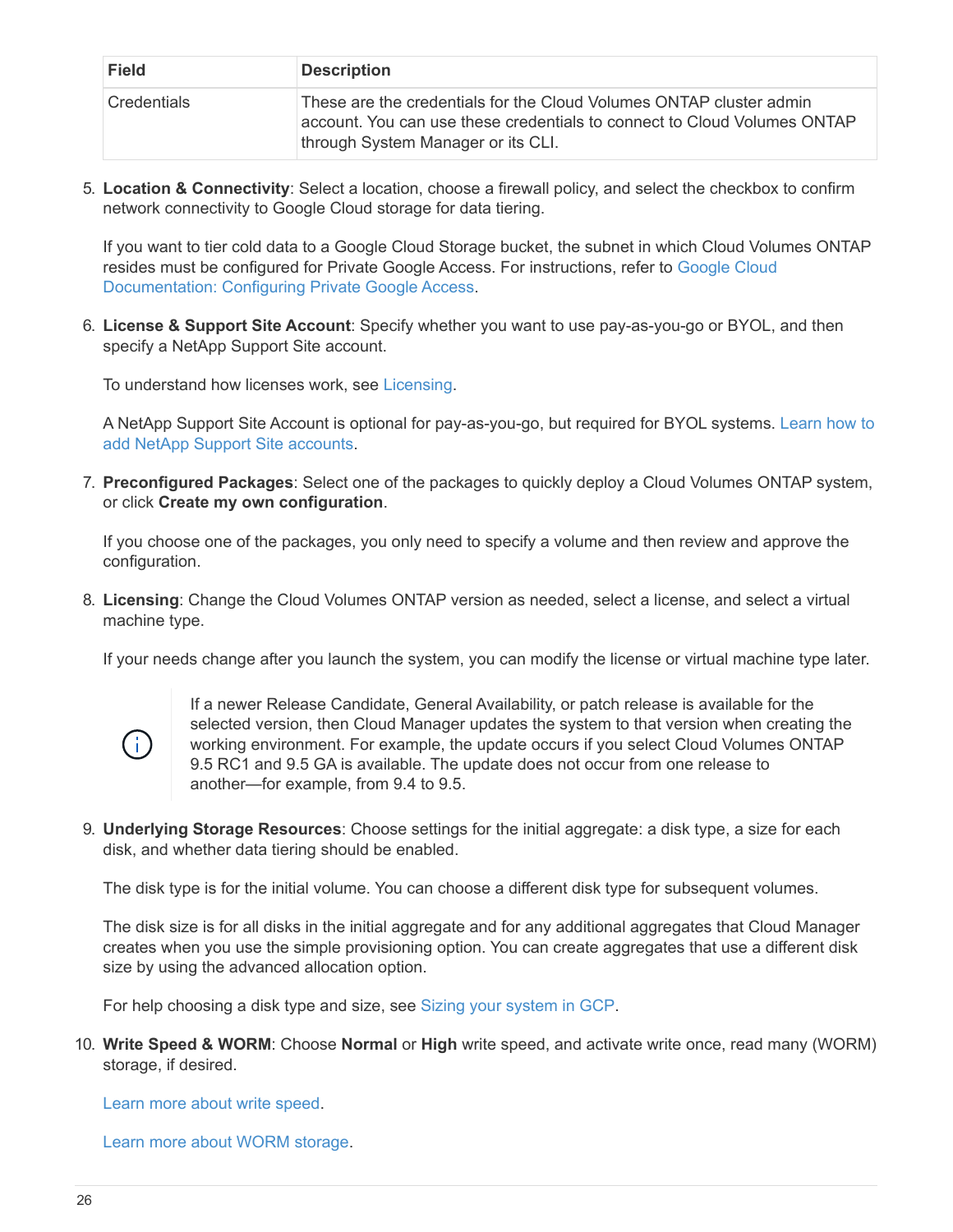### 11. **Create Volume**: Enter details for the new volume or click **Skip**.

You should skip this step if you want to use iSCSI. Cloud Manager enables you to create volumes for NFS and CIFS only.

Some of the fields in this page are self-explanatory. The following table describes fields for which you might need guidance:

| <b>Field</b>                                      | <b>Description</b>                                                                                                                                                                                                                                                                                                                                                                 |
|---------------------------------------------------|------------------------------------------------------------------------------------------------------------------------------------------------------------------------------------------------------------------------------------------------------------------------------------------------------------------------------------------------------------------------------------|
| Size                                              | The maximum size that you can enter largely depends on whether you enable<br>thin provisioning, which enables you to create a volume that is bigger than the<br>physical storage currently available to it.                                                                                                                                                                        |
| Access control (for NFS<br>only)                  | An export policy defines the clients in the subnet that can access the volume.<br>By default, Cloud Manager enters a value that provides access to all instances<br>in the subnet.                                                                                                                                                                                                 |
| Permissions and Users /<br>Groups (for CIFS only) | These fields enable you to control the level of access to a share for users and<br>groups (also called access control lists or ACLs). You can specify local or<br>domain Windows users or groups, or UNIX users or groups. If you specify a<br>domain Windows user name, you must include the user's domain using the<br>format domain\username.                                   |
| <b>Snapshot Policy</b>                            | A Snapshot copy policy specifies the frequency and number of automatically<br>created NetApp Snapshot copies. A NetApp Snapshot copy is a point-in-time<br>file system image that has no performance impact and requires minimal<br>storage. You can choose the default policy or none. You might choose none for<br>transient data: for example, tempdb for Microsoft SQL Server. |

The following image shows the Volume page filled out for the CIFS protocol:

| Details & Protection  |                 | Protocol        |                   |
|-----------------------|-----------------|-----------------|-------------------|
| Volume Name:          | Size (GB):<br>@ | NFS Protocol    | CIFS Protocol     |
| vol1                  | 50              |                 |                   |
|                       |                 | Share name:     | Permissions:      |
| Snapshot Policy:      |                 | vol1_share      | Full Control<br>÷ |
| default               | ▼               |                 |                   |
| Default Policy<br>(B) |                 | Users / Groups: |                   |
|                       |                 | engineering     |                   |
|                       |                 |                 |                   |

Valid users and groups separated by a semicolon

### 12. **CIFS Setup**: If you chose the CIFS protocol, set up a CIFS server.

| <b>Field</b>                            | <b>Description</b>                                                                                                                                                                                                                                                                                |
|-----------------------------------------|---------------------------------------------------------------------------------------------------------------------------------------------------------------------------------------------------------------------------------------------------------------------------------------------------|
| DNS Primary and<br>Secondary IP Address | The IP addresses of the DNS servers that provide name resolution for the<br>CIFS server.<br>The listed DNS servers must contain the service location records (SRV)<br>needed to locate the Active Directory LDAP servers and domain controllers for<br>the domain that the CIFS server will join. |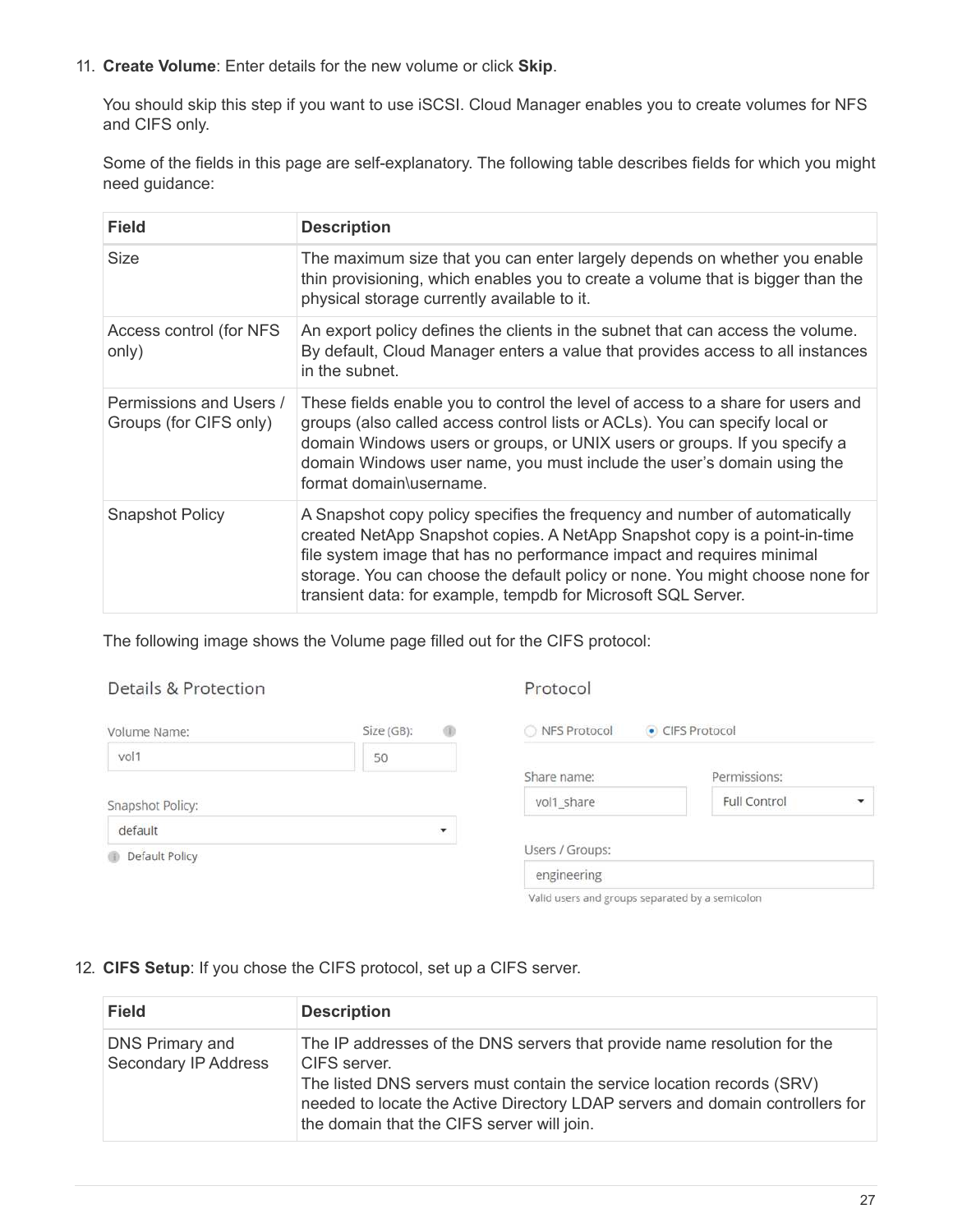| <b>Field</b>                                 | <b>Description</b>                                                                                                                                                                                                                                           |
|----------------------------------------------|--------------------------------------------------------------------------------------------------------------------------------------------------------------------------------------------------------------------------------------------------------------|
| <b>Active Directory Domain</b><br>to join    | The FQDN of the Active Directory (AD) domain that you want the CIFS server<br>to join.                                                                                                                                                                       |
| Credentials authorized to<br>join the domain | The name and password of a Windows account with sufficient privileges to add<br>computers to the specified Organizational Unit (OU) within the AD domain.                                                                                                    |
| CIFS server NetBIOS<br>name                  | A CIFS server name that is unique in the AD domain.                                                                                                                                                                                                          |
| Organizational Unit                          | The organizational unit within the AD domain to associate with the CIFS server.<br>The default is CN=Computers.                                                                                                                                              |
| <b>DNS Domain</b>                            | The DNS domain for the Cloud Volumes ONTAP storage virtual machine<br>(SVM). In most cases, the domain is the same as the AD domain.                                                                                                                         |
| NTP Server                                   | Select Use Active Directory Domain to configure an NTP server using the<br>Active Directory DNS. If you need to configure an NTP server using a different<br>address, then you should use the API. See the Cloud Manager API Developer<br>Guide for details. |

13. **Usage Profile, Disk Type, and Tiering Policy**: Choose whether you want to enable storage efficiency features and change the tiering policy, if needed.

For more information, see [Understanding volume usage profiles](#page-3-0) and [Data tiering overview.](https://docs.netapp.com/us-en/occm37/concept_data_tiering.html)

14. **Google Cloud Platform Account for Data Tiering**: Set up data tiering by providing interoperable storage access keys for a Google Cloud Platform account. Click **Skip** to disable data tiering.

The keys enable Cloud Manager to set up a Cloud Storage bucket for data tiering. For more details, see [Setting up and adding GCP accounts to Cloud Manager](https://docs.netapp.com/us-en/occm37/task_adding_gcp_accounts.html).

- 15. **Review & Approve**: Review and confirm your selections.
	- a. Review details about the configuration.
	- b. Click **More information** to review details about support and the GCP resources that Cloud Manager will purchase.
	- c. Select the **I understand…** check boxes.
	- d. Click **Go**.

#### **Result**

Cloud Manager deploys the Cloud Volumes ONTAP system. You can track the progress in the timeline.

If you experience any issues deploying the Cloud Volumes ONTAP system, review the failure message. You can also select the working environment and click **Re-create environment**.

For additional help, go to [NetApp Cloud Volumes ONTAP Support.](https://mysupport.netapp.com/cloudontap)

#### **After you finish**

- If you provisioned a CIFS share, give users or groups permissions to the files and folders and verify that those users can access the share and create a file.
- If you want to apply quotas to volumes, use System Manager or the CLI.

Quotas enable you to restrict or track the disk space and number of files used by a user, group, or qtree.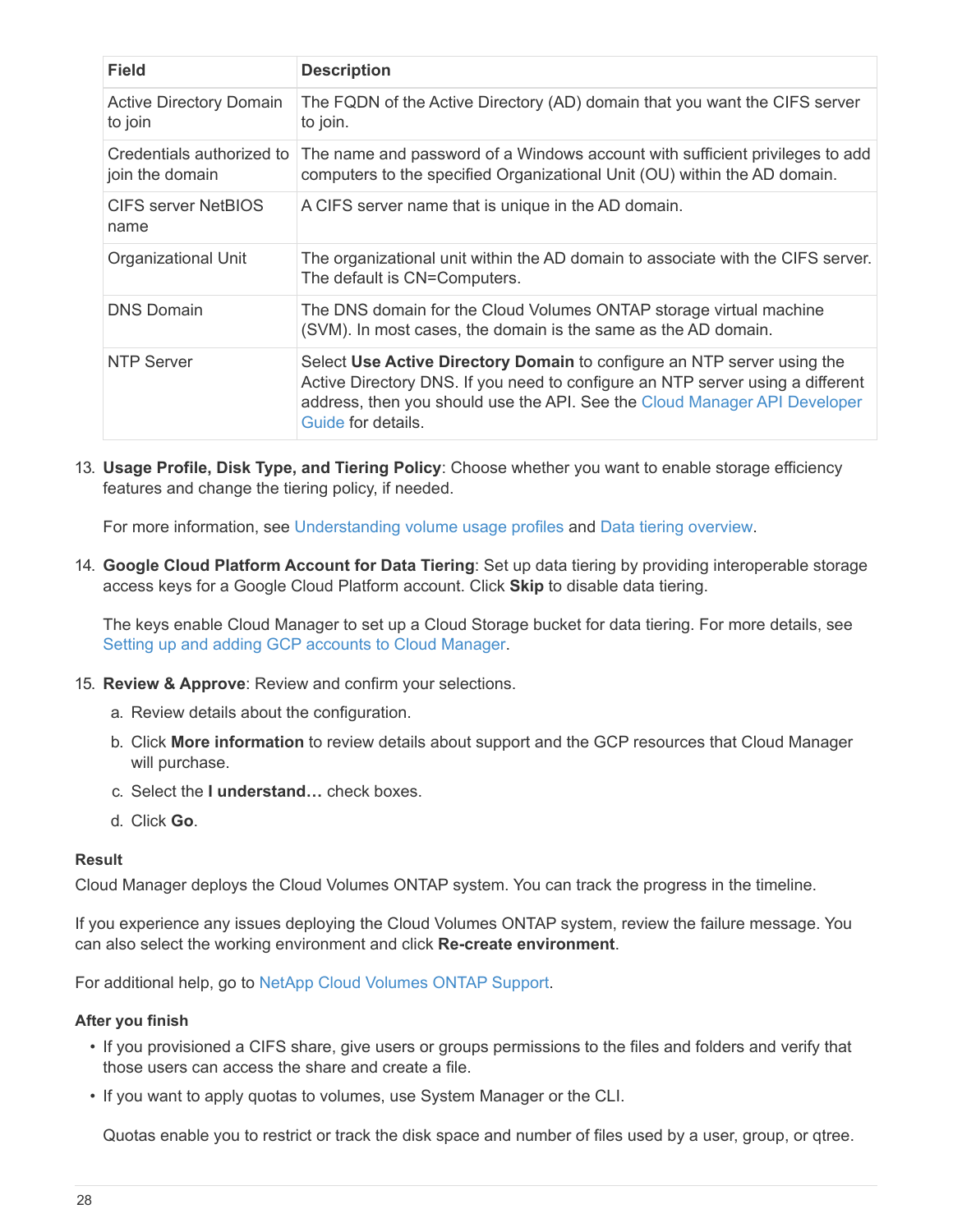## <span id="page-30-0"></span>**Registering pay-as-you-go systems**

Support from NetApp is included with Cloud Volumes ONTAP Explore, Standard, and Premium systems, but you must first activate support by registering the systems with NetApp.

### **Steps**

1. If you have not yet added your NetApp Support Site account to Cloud Manager, go to **Account Settings** and add it now.

[Learn how to add NetApp Support Site accounts.](https://docs.netapp.com/us-en/occm37/task_adding_nss_accounts.html)

- 2. On the Working Environments page, double-click the name of the system that you want to register.
- 3. Click the menu icon and then click **Support registration**:



4. Select a NetApp Support Site account and click **Register**.

### **Result**

Cloud Manager registers the system with NetApp.

## <span id="page-30-1"></span>**Setting up Cloud Volumes ONTAP**

After you deploy Cloud Volumes ONTAP, you can set it up by synchronizing the system time using NTP and by performing a few optional tasks from either System Manager or the CLI.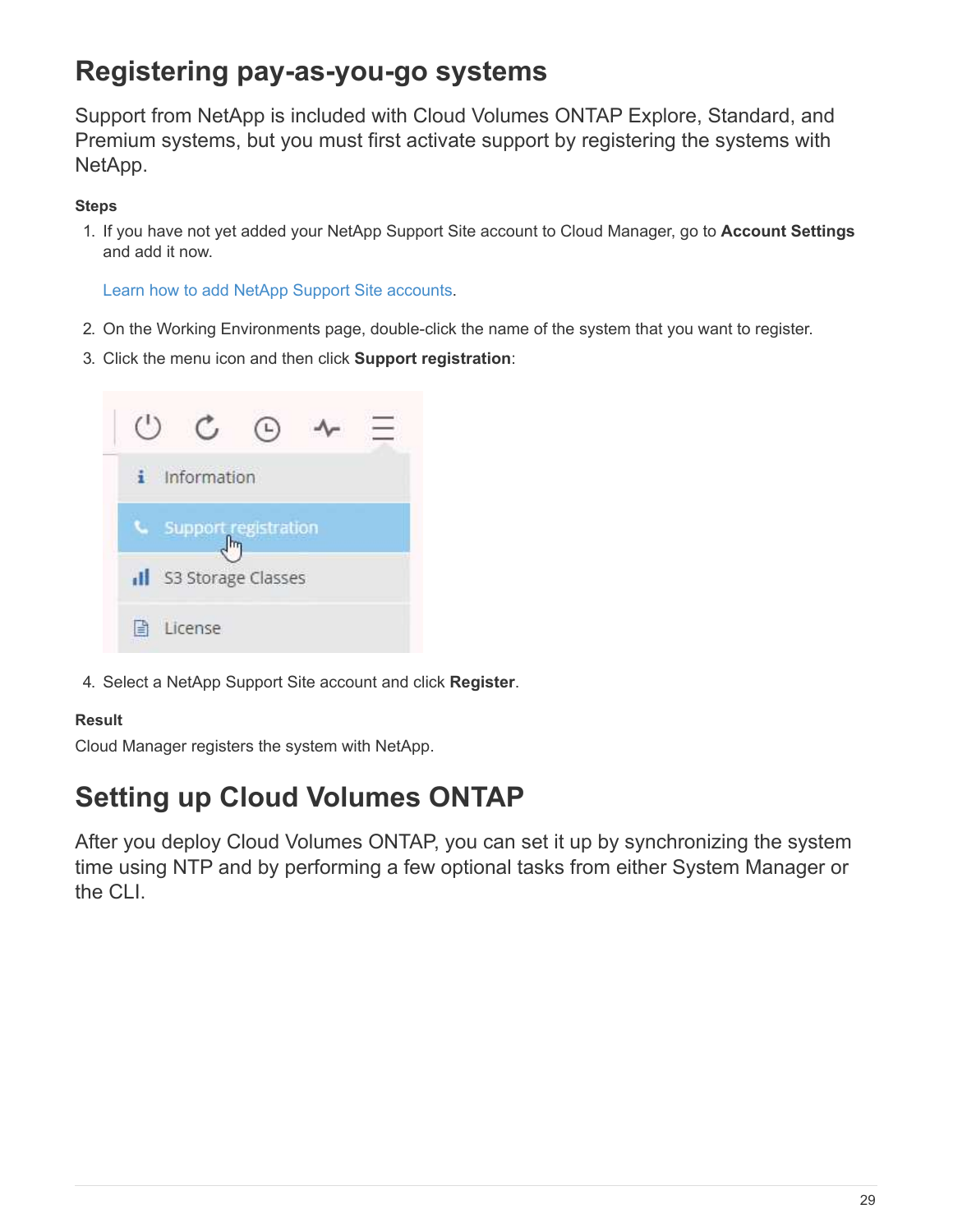| <b>Task</b>                                                                                                       | <b>Description</b>                                                                                                                                                                                                                                                                                          |                                                                                                                                         |                                     |                   |                                                                                           |
|-------------------------------------------------------------------------------------------------------------------|-------------------------------------------------------------------------------------------------------------------------------------------------------------------------------------------------------------------------------------------------------------------------------------------------------------|-----------------------------------------------------------------------------------------------------------------------------------------|-------------------------------------|-------------------|-------------------------------------------------------------------------------------------|
| Synchronize the system time<br>using NTP                                                                          | Specifying an NTP server synchronizes the time between the systems in<br>your network, which can help prevent issues due to time differences.                                                                                                                                                               |                                                                                                                                         |                                     |                   |                                                                                           |
|                                                                                                                   | Specify an NTP server using the Cloud Manager API or from the user<br>interface when you set up a CIFS server.                                                                                                                                                                                              |                                                                                                                                         |                                     |                   |                                                                                           |
|                                                                                                                   | • Modifying the CIFS server                                                                                                                                                                                                                                                                                 |                                                                                                                                         |                                     |                   |                                                                                           |
|                                                                                                                   |                                                                                                                                                                                                                                                                                                             | • Cloud Manager API Developer Guide                                                                                                     |                                     |                   |                                                                                           |
|                                                                                                                   |                                                                                                                                                                                                                                                                                                             | For example, here's the API for a single-node system in AWS:                                                                            |                                     |                   |                                                                                           |
|                                                                                                                   | POST                                                                                                                                                                                                                                                                                                        | /vsa/working-environments/{workingEnvironmentId}/ntp                                                                                    |                                     |                   |                                                                                           |
|                                                                                                                   |                                                                                                                                                                                                                                                                                                             |                                                                                                                                         |                                     |                   | Operation may only be performed on working environments whose status is: ON, DEGRADED.    |
|                                                                                                                   | Parameters<br>Parameter                                                                                                                                                                                                                                                                                     | Value                                                                                                                                   | Description                         | Parameter<br>Type | Data Type                                                                                 |
|                                                                                                                   | workingEnvironmentId                                                                                                                                                                                                                                                                                        |                                                                                                                                         | Public Id of working<br>environment | path              | string                                                                                    |
|                                                                                                                   | body                                                                                                                                                                                                                                                                                                        | (required)<br>Parameter content type: application/json ▼                                                                                | <b>NTP Configuration</b><br>request | body              | Model Model Schema<br><b>NTPConfigurationRequest {</b><br>ntpServer (string): NTPS server |
|                                                                                                                   | Try it out!                                                                                                                                                                                                                                                                                                 |                                                                                                                                         |                                     |                   |                                                                                           |
| Optional: Configure<br>AutoSupport                                                                                |                                                                                                                                                                                                                                                                                                             | AutoSupport proactively monitors the health of your system and<br>automatically sends messages to NetApp technical support by default.  |                                     |                   |                                                                                           |
|                                                                                                                   | If the Account Admin added a proxy server to Cloud Manager before you<br>launched your instance, Cloud Volumes ONTAP is configured to use that<br>proxy server for AutoSupport messages.                                                                                                                    |                                                                                                                                         |                                     |                   |                                                                                           |
|                                                                                                                   | <b>Administration Reference.</b>                                                                                                                                                                                                                                                                            | You should test AutoSupport to ensure that it can send messages. For<br>instructions, see the System Manager Help or the ONTAP 9 System |                                     |                   |                                                                                           |
| Optional: Configure EMS                                                                                           | The Event Management System (EMS) collects and displays information<br>about events that occur on Cloud Volumes ONTAP systems. To receive<br>event notifications, you can set event destinations (email addresses, SNMP<br>trap hosts, or syslog servers) and event routes for a particular event severity. |                                                                                                                                         |                                     |                   |                                                                                           |
| You can configure EMS using the CLI. For instructions, see the ONTAP 9<br><b>EMS Configuration Express Guide.</b> |                                                                                                                                                                                                                                                                                                             |                                                                                                                                         |                                     |                   |                                                                                           |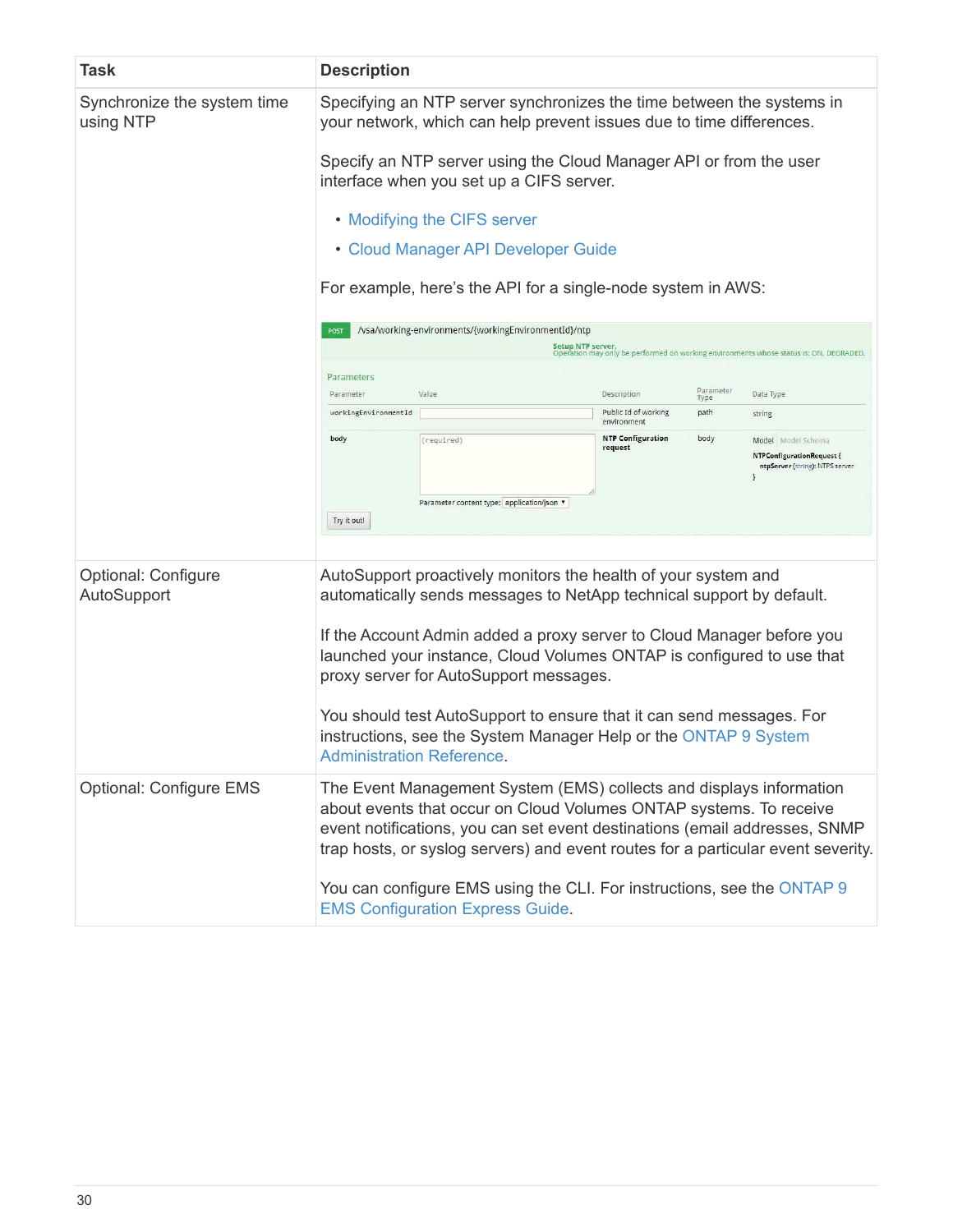| <b>Task</b>                                                                                                                  | <b>Description</b>                                                                                                                                                                                                                                                                                                                                                                                                                                                                                                                                                                                                                     |  |
|------------------------------------------------------------------------------------------------------------------------------|----------------------------------------------------------------------------------------------------------------------------------------------------------------------------------------------------------------------------------------------------------------------------------------------------------------------------------------------------------------------------------------------------------------------------------------------------------------------------------------------------------------------------------------------------------------------------------------------------------------------------------------|--|
| Optional: Create an SVM<br>management network interface<br>(LIF) for HA systems in multiple<br><b>AWS Availability Zones</b> | A storage virtual machine (SVM) management network interface (LIF) is<br>required if you want to use SnapCenter or SnapDrive for Windows with an<br>HA pair. The SVM management LIF must use a floating IP address when<br>using an HA pair across multiple AWS Availability Zones.<br>Cloud Manager prompts you to specify the floating IP address when you<br>launch the HA pair. If you did not specify the IP address, you can create the<br>SVM Management LIF yourself from System Manager or the CLI. The<br>following example shows how to create the LIF from the CLI:                                                        |  |
|                                                                                                                              | network interface create -vserver svm cloud -lif<br>svm mgmt -role data -data-protocol none -home-node<br>cloud-01 -home-port e0a -address 10.0.2.126<br>-netmask 255.255.255.0 -status-admin up -firewall<br>-policy mgmt                                                                                                                                                                                                                                                                                                                                                                                                             |  |
| Optional: Change the backup<br>location of configuration files                                                               | Cloud Volumes ONTAP automatically creates configuration backup files that<br>contain information about the configurable options that it needs to operate<br>properly.<br>By default, Cloud Volumes ONTAP backs up the files to the Cloud Manager<br>host every eight hours. If you want to send the backups to an alternate<br>location, you can change the location to an FTP or HTTP server in your data<br>center or in AWS. For example, you might already have a backup location<br>for your FAS storage systems.<br>You can change the backup location using the CLI. See the ONTAP 9<br><b>System Administration Reference.</b> |  |